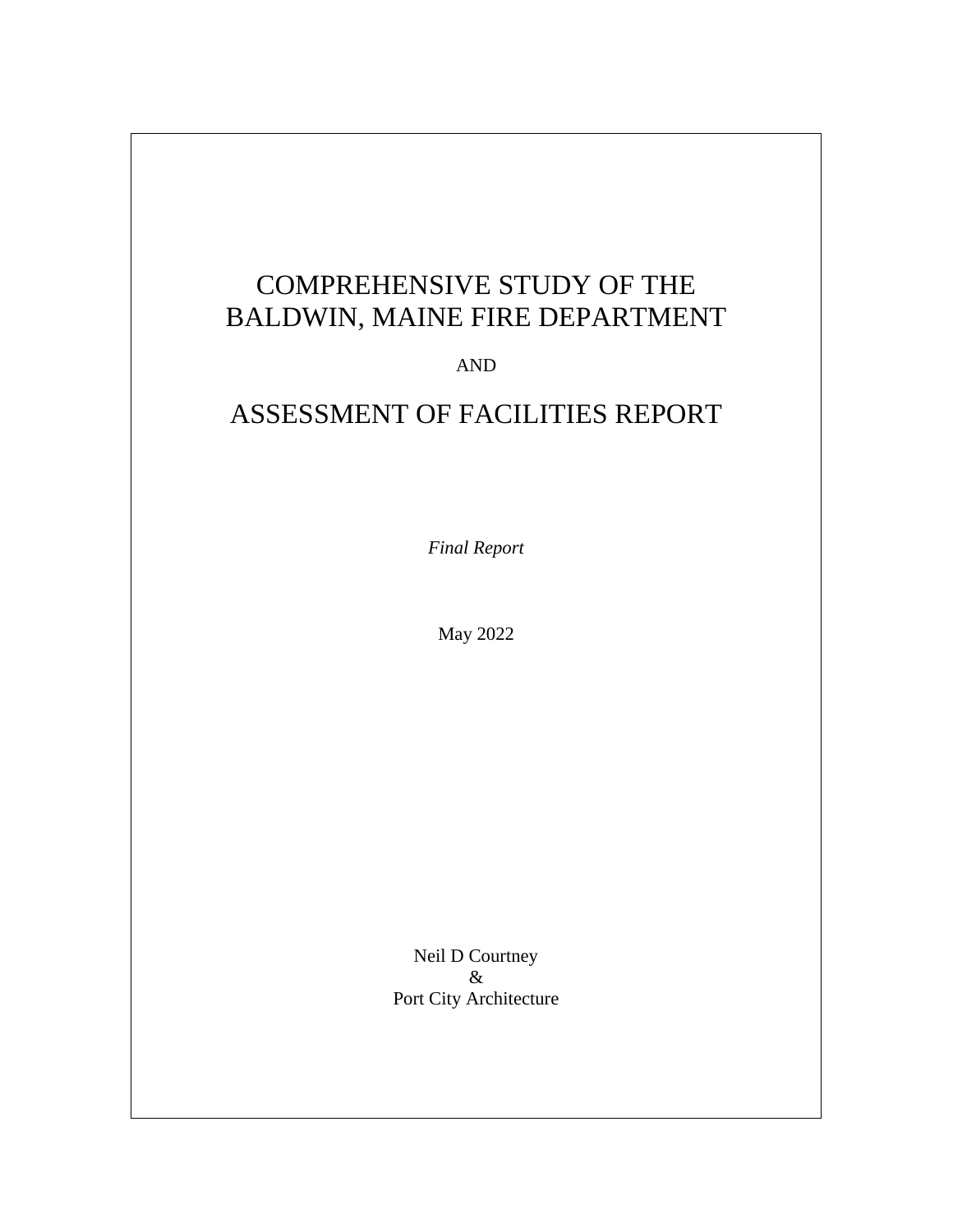## **TABLE OF CONTENTS**

|                                               | Page           |
|-----------------------------------------------|----------------|
| <b>Executive Summary</b>                      | 3              |
| Scope of Work                                 | 3              |
| <b>Community Profile</b>                      | $\overline{4}$ |
| The Baldwin Fire Department                   | 5              |
| <b>Fleet of Apparatus</b>                     | 8              |
| <b>Baldwin Fire Stations</b>                  | 9              |
| <b>Public Protection Classification</b>       | 10             |
| Automatic Aid                                 | 10             |
| The Standish Fire-EMS Department              | 12             |
| Recommendations                               | 14             |
| Terminology                                   | 14             |
| <b>Volunteer Fire Companies</b>               | 14             |
| Redraft and Adopt a Fire Department Ordinance | 14             |
| Develop a Mission Statement                   | 14             |
| Automatic Aid                                 | 15             |
| <b>Run Cards</b>                              | 15             |
| <b>NFPA 1720</b>                              | 16             |
| <b>Shared Fire Officer</b>                    | 16             |
| Rapid Intervention Team                       | 17             |
| <b>Training of Personnel</b>                  | 17             |
| <b>Fix Facilities</b>                         | 18             |
| Fire Apparatus Replacement Program            | 23             |
| Remuneration                                  | 25             |
| <b>Job Descriptions</b>                       | 26             |
| Reclassify fire chief position                | 26             |
| <b>Emergency Management</b>                   | 27             |
| Length of Service Award Program               | 28             |
| Junior Fire Fighter Program                   | 29             |
| Fire Apparatus Equipment Inventory            | 29             |
| <b>Static Water Sources</b>                   | 29             |
| <b>Alternate Water Supply</b>                 | 30             |
| NFPA standards #22 and #1142 - Water Supply   | 31             |
| <b>Certified First Responders</b>             | 31             |
| <b>Baldwin FD Policy Statements</b>           | 32             |
| Develop Public-Private Partnership            | 32             |
| <b>Incentivize Public Works Employees</b>     | 33             |
| <b>SHAPE</b>                                  | 33             |
| <b>Further Collaboration</b>                  | 34             |
| Addendum                                      | 34             |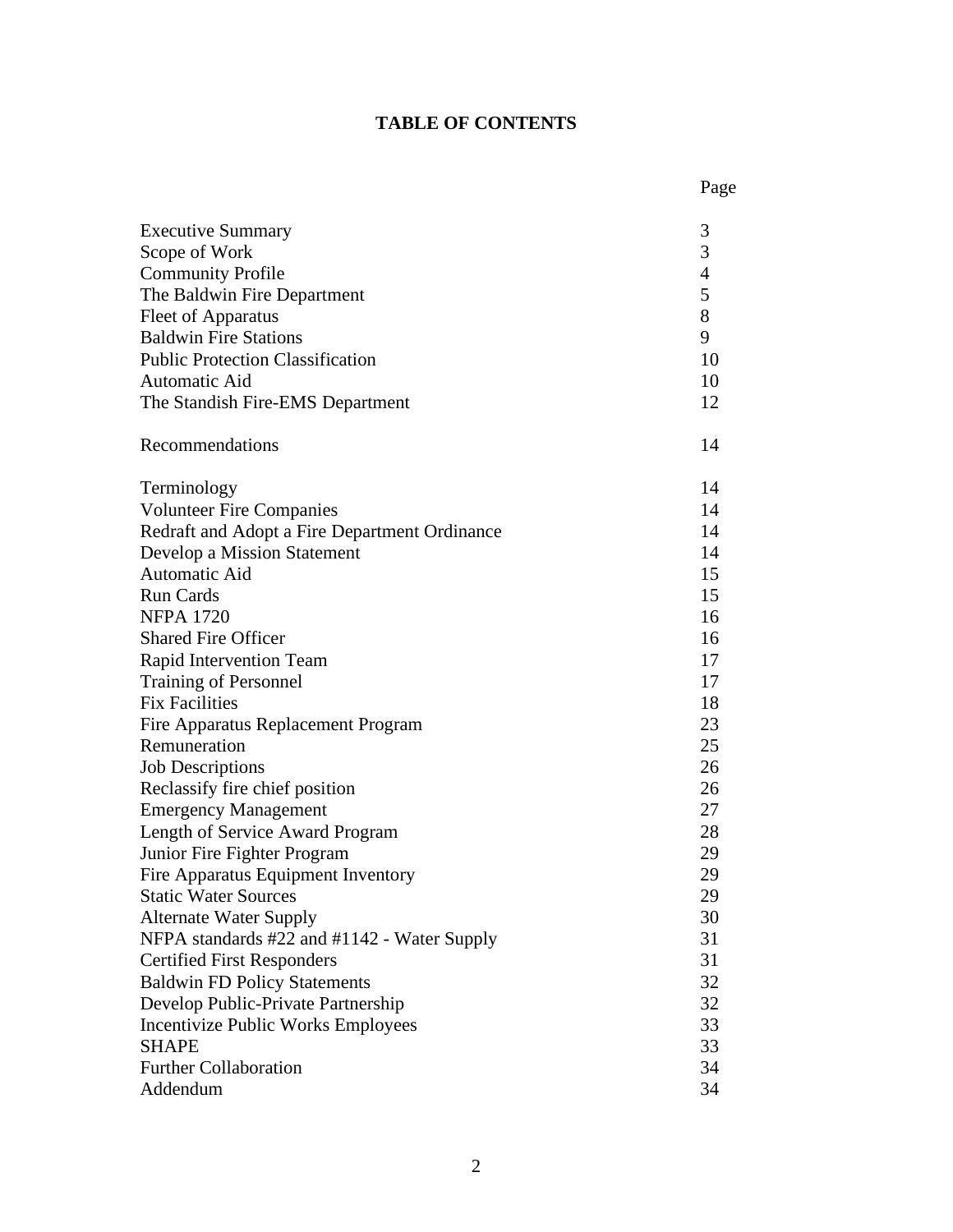## **EXECUTIVE SUMMARY**

Continuity in delivering public safety service in today's environment is paramount to achieving successful outcomes. To reach this goal may require a deliberate plan that aligns multiple agencies in performing as a single entity. The harsh reality is that the volunteer and on-call system of delivering fire and rescue service is under great strain, not only in Baldwin, or Maine, but also across the country. Public safety agencies and community leaders need to be forthright and creative, and may need to step out of bounds in developing strategies that will meet the demand for optimal levels of service.

#### **Scope of Work**

The purpose of this study is to analyze the current service provided by the Baldwin Fire Department and determine where efficiencies, modernization, streamlining, coalition, and adoption of other nationally recommended fire service practices might lend to providing a more effective service. The fundamental tenet of this study is to develop a strategic plan for the town to endorse which provides an adequate level of fire protection services in a cost-effective manner.

The study focused on the following:

The organizational structure and governance of the fire department, and the relationship with the town were analyzed.

The funding mechanisms, both operational and capital outlay, were reviewed. This included any financial support provided by related associations or other outside sources.

The internal operational and administrative methodologies employed by the fire department were assessed.

The staffing levels were reviewed. This facet of the project also included an analysis of the retention issues regarding emergency service personnel.

The levels of performance the department has achieved were evaluated.

The historical call volume and types of calls the department responded to were analyzed.

The fleet of apparatus and related equipment were considered with regard to function, serviceability, and distribution, in conjunction with the department's mission.

The collaborative efforts amongst and relationship with the region's fire and rescue department were evaluated. This included a review of the in-vogue mutual-aid agreements.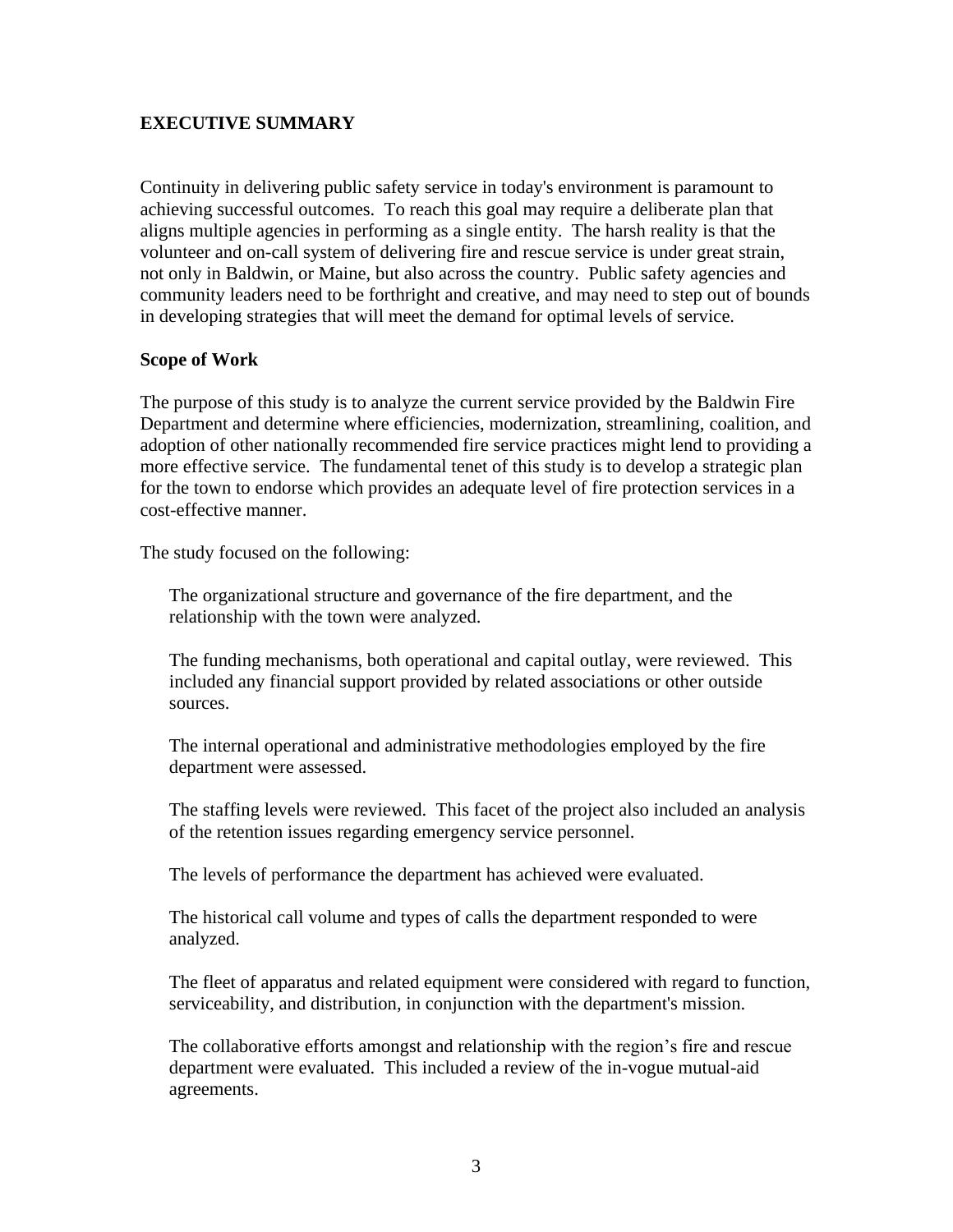The distribution of fire stations throughout Baldwin, to include those of the neighboring communities was taken into account.

A specific component of this project was to assess the condition, functionality and serviceability of the three fire stations. Port City Architecture of Portland, Maine undertook this aspect of the project. Port City visited the three sites to assess the following capabilities of each site:

Are the buildings functional for modern firefighting practices? Are they missing essential functions? Can they accommodate the required apparatus? Are the buildings structurally sound for an essential facility? Are there major code violations to address? Is there a safe working environment? Are the sites adequate? Can they accommodate an expansion or new facility if required? Is there adequate parking and exterior room for apparatus to maneuver?

## **Community Profile**

The 2020 census has Baldwin's population at 1,520 year-round residents. By definition, with a density of 43 people per square mile, Baldwin is regarded as rural. Located in Cumberland County and bordered by the towns of Standish, Limington, Cornish, Hiram and Sebago, Baldwin covers an area measuring 36 square miles. At the conclusion of 2020, and after completing a revaluation, the town's assessed value, which includes both real and personal property, was set at \$174,575,550. According to the State of Maine's Department of Revenue, the town 's valuation was figured at \$194,050,000 for 2022. The mil rate for 2021 is \$13.00.

The town of Baldwin is managed by a three-member board of selectmen and operates on a calendar year budget platform. The town is in the process of transitioning to a fiscal year budget cycle that will officially begin on July 1, 2022. In 2018, the administration developed a Capital Investment Plan (CIP) that outlines future large ticket expenditures.

The town's most recent Comprehensive Plan was written in 1991, and is the third iteration of that document. The town is contemplating an update of the plan in the near future. Baldwin has a growth cap of 15 new residential structures per year in an effort to manage development and limit the impact on town services, as well as maintain the community's rural character residents embrace.

According to the Southern Maine Regional Planning Commission, the average age of the residential population in Baldwin was 42.4 years in 2010. It was 46.0 in 2020, and predicted to rise to 47.9 years of age by 2025. In 2010, those residents over 65 years of age accounted for 14.3% of the population. In 2020, the percentage went to 19.6 and is predicted to rise to 24.6% by 2025.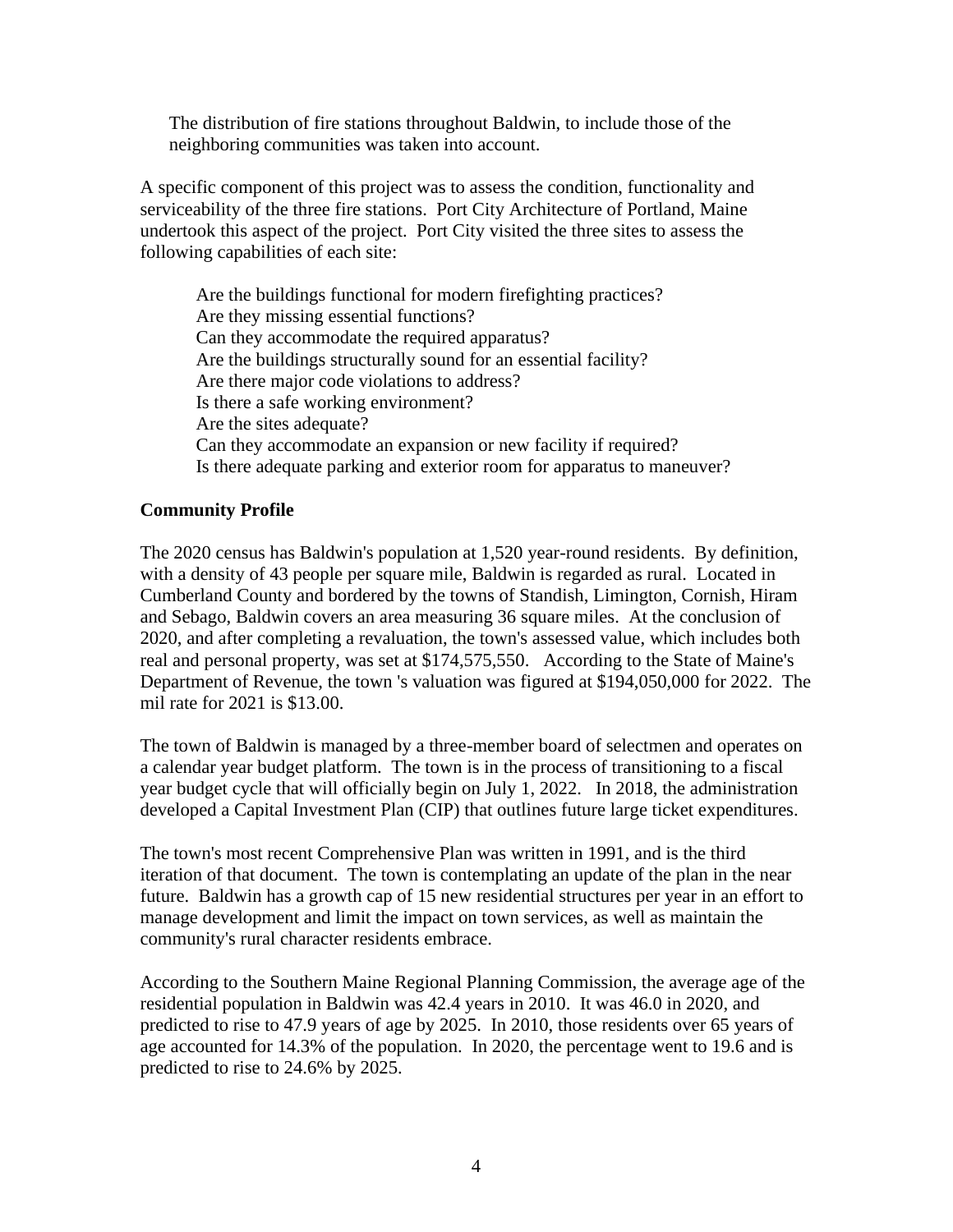#### **The Baldwin Fire Department**

It appears that the Baldwin Fire Department has become a function of the municipality. A fire department ordinance was drafted in 2007, although it is not clear whether it was ever officially adopted by the townspeople. Fire protection has been provided by three separate volunteer incorporated fire associations, which continue to exist to this day. The three associations are in good standing with the State of Maine's Bureau of Corporations, Elections and Commissions, and have been filing annual reports as required. What is unclear at this point in time is what the mission or function of these individual organizations is.

The East and West Baldwin Fire Companies own their respective buildings, and the West Baldwin Company owns a fire truck, Squad #3. The North Baldwin fire station is privately owned by a resident and leased to the town for a nominal fee. The lease has typically been re-signed on a short-term basis, even though this practice has been ongoing for a long period of time. Although the town does not own any of the fire stations, municipal funds are appropriated to operate, insure and maintain them. The town has declared these facilities tax exempt.

The three fire stations were constructed shortly after the devastating wildfires of 1947 that swept across large swaths of southern Maine. As a result, the three village districts of North, East and West Baldwin created their own autonomous volunteer incorporated fire associations.

The municipal fire chief's office is located in a sizable room at the Baldwin Town' Office and Community Center at 534 Pequawket Trail, as none of the fire stations offer a satisfactory workspace to conduct administrative duties.

The fire department appropriated expenses for calendar year 2021 are:

| \$60,000    | Operations (\$20,000 for each of the three stations)             |
|-------------|------------------------------------------------------------------|
| \$10,000    | <b>Fire Truck Maintenance</b>                                    |
| \$6,000     | Radio Purchases/Repairs                                          |
| \$1,000     | Radio Reserve                                                    |
| \$10,765    | Stipends for fire chief and assistant fire chief                 |
| \$1,615     | Stipends for three stations captains                             |
| \$22,000    | Fire Fighter Training / Wages                                    |
| \$56,466.51 | Fire Equipment Reserve Account. (This account is currently       |
|             | paying down a fire truck payment. The final payment will be made |
|             | in $2022$ )                                                      |

What is not included in the fire department budget is the cost of the various insurance policies that cover the department. It appears these expenses are bundled with the town's other insurance needs.

Associated public safety expenses include the following: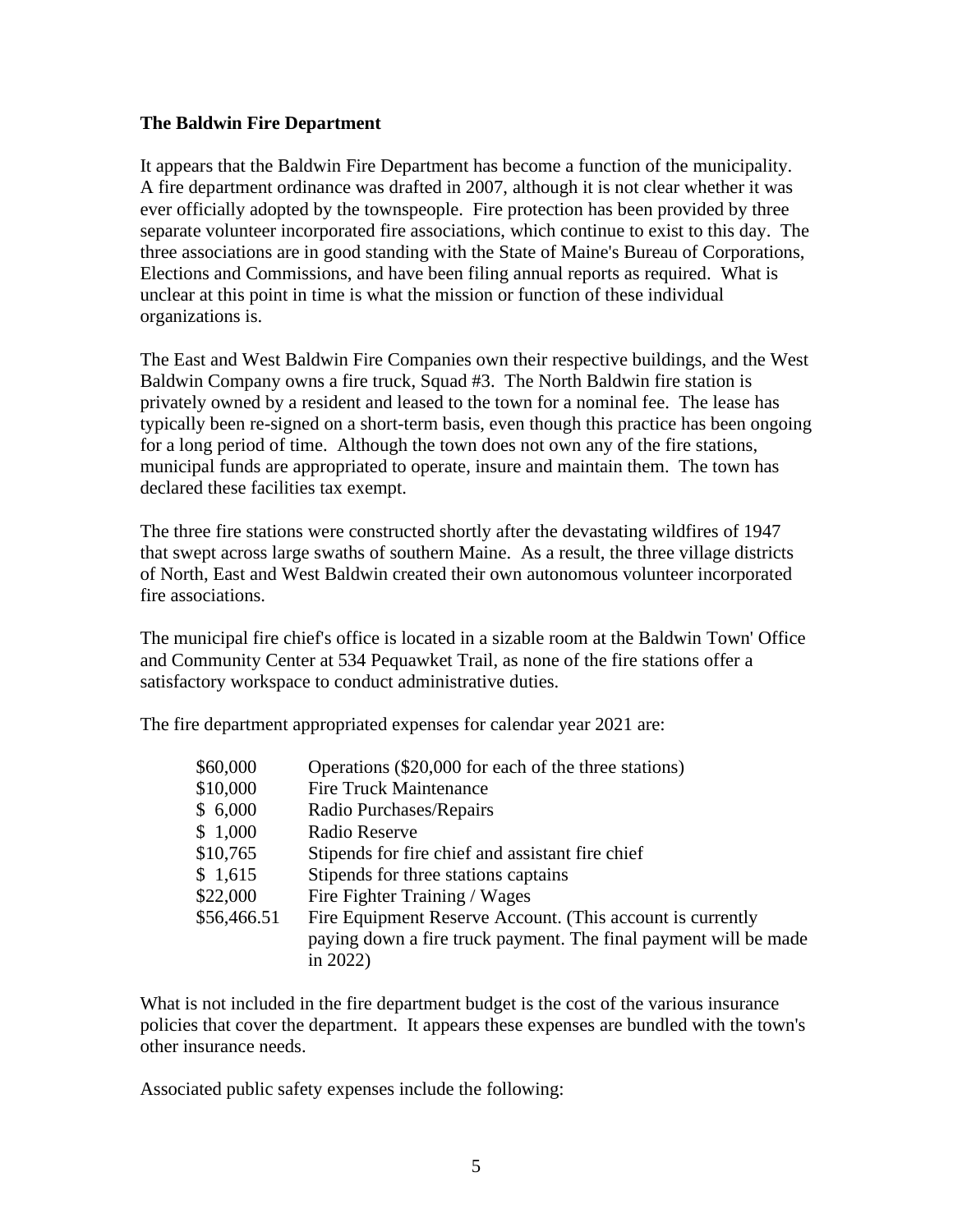| \$49,077.74 | Ambulance service agreement with the town of Standish          |
|-------------|----------------------------------------------------------------|
| \$11,544.00 | 911 Dispatch service with Cumberland County                    |
| \$20,000.00 | Automotive Fuel Account shared between the fire department and |
|             | the public works department                                    |
| \$1,500.00  | <b>Baldwin Emergency Management</b>                            |

Any of the "operational" funds the town appropriates for the fire department that are not expended during the budget year, are transferred into "reserve" accounts. During the past number of years, there have been three reserve accounts dedicated to each of the three fire companies. Those escrowed funds can be utilized at a future date for special projects or unforeseen expenses not otherwise funded. It is understood that as the town moves toward implementing a "fiscal year budget process," which is scheduled to begin July 1, 2022, the annual appropriation for fire department operations will be streamlined to one warrant article and not three. This arrangement can serve as another indication that the semblance of three separate fire associations is fading and that managing fire protection services in Baldwin comes under the direct authority of the Board of Selectman and the appointed municipal fire chief.

At the end of 2021, the three fire department reserve accounts had the following balances:

| East Baldwin:        | \$6,956.81  |
|----------------------|-------------|
| <b>West Baldwin:</b> | \$12,822.97 |
| North Baldwin        | \$12,379.24 |
|                      | \$32,159.02 |

There are several additional reserve accounts associated with the fire department. The "Radio Reserve Account" currently has a balance of \$9,595.40, the "Fire Department Insurance Reimbursement Account" has a year-end balance of \$4,631, and the "Fire Equipment Reserve Account" has \$33,538.72 remaining.

As for the "Fire Fighter Training Account," any remaining monies in that one account at the end of the budget year are transferred to the town's Surplus or General Account. At the end of 2021, this account, which had been allocated \$22,000, had a balance of \$10,405.98.

The Fire Fighter Training Account is utilized to pay tuition for members to attended educational enhancement and skill building programs. The account is also used to pay fire fighters their hourly wages, which are distributed once a year in December.

For year 2021, there are two wage-grades in the fire department; \$12.15/hour as a base wage, and \$14.65/hour for a fire fighter who is qualified and certified as an "Interior Fire Fighter." The position of captain is also classified at the higher wage grade, but may not necessarily be required to meet the qualifications of an interior fire fighter. The budget allocates funds for several stipend positions in the fire department. The position of fire chief is set at \$8,000 per year and is paid every other week. The fire chief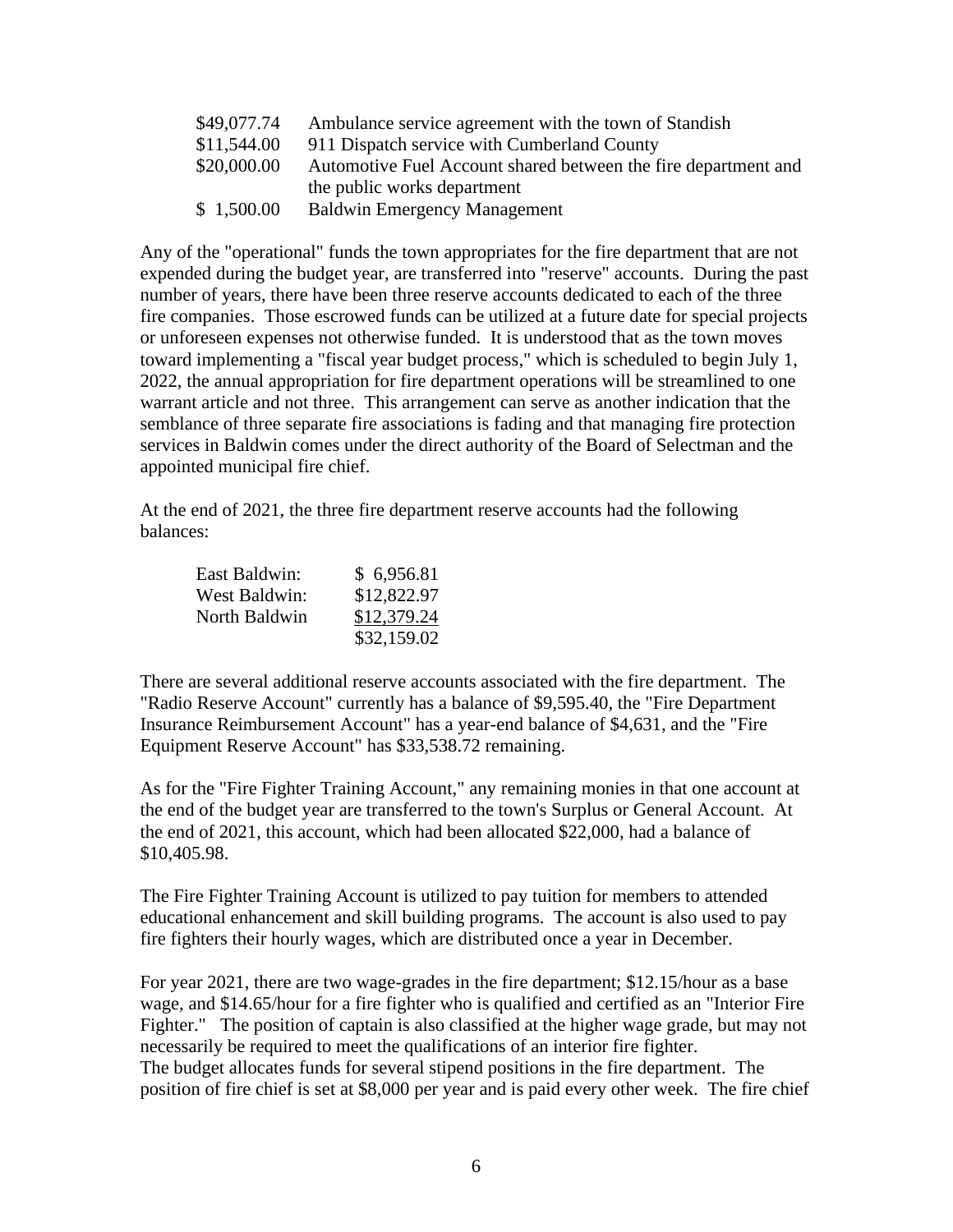does not earn additional wages for time spent responding calls or attending training sessions. The position of assistant fire chief is stipend at \$2,000 per year and is paid in December. The assistant chief is allowed to earn wages similar to the other members of the fire department. It is unclear as to why the fire chief is not allowed to earn additional wages whereas the assistant chief is.

There are three additional stipend positions that are entitled "Station Captain." Each captain is stipend at \$500 per year and is assigned to and in charge of a station. They receive payment at years end.

The Baldwin Fire Department has a list of fire fighters that currently consists of nine active personnel. This number may fluctuate from time to time as members depart for various reasons. Unfortunately, the number of new recruits looking to join the fire department has not kept pace with filling the gaps created by those resignations.

The roster consists of personnel who fill various roles within the fire department. Of those members, there are some who are classified as "exterior fire fighters." This means that these personnel are not qualified to operate within a hazardous environment. There are several personnel who are classified as apparatus operators, while others are considered "support or attendant," or who manage traffic flow at emergency scenes. There is one member that is pursing their State of Maine Bureau of Labor fire fighter certification that is scheduled for completion in the spring of 2022. About one-half of Baldwin's fire fighters are qualified as "Interior," meaning they are credentialed to enter into hazardous atmospheres wearing regulated personal protective equipment in an effort to rescue imperiled people, suppress fires and mitigate dangerous situations. Two of these qualified fire fighters are the fire chief and the assistant fire chief.

The department utilizes an electronic management software program for tracking its activity and record keeping. The program also allows the department to catalog its calls for service electronically, and the information is uploaded into the state of Maine Fire Incident Reporting System (MEFIRS). The MEFIRS program is an information and data gathering system initiated and supported by the Office of State Fire Marshal. The goal of the system is to encourage the use of a standardized incident reporting system as a means of addressing the state's fire problem and related emergency service issues. MEFIRS can play a major role in reducing injuries, fatalities, and economic losses from fire and related emergencies by facilitating the collection, compilation, analysis, and use of data to produce and disseminate the information needed by decision makers. Maine statute, Title 25 MRSA 2395 requires that fire chiefs shall submit to the State Fire Marshal an incident report for each response made, regardless of whether or not an actual fire occurred.

It should be noted that in order to qualify for Federal grant funding through the Department of Homeland Security, a fire department must participate with that state's Fire Marshal's Office in filing activity reports. Baldwin participates in the MEFIRS data collection program.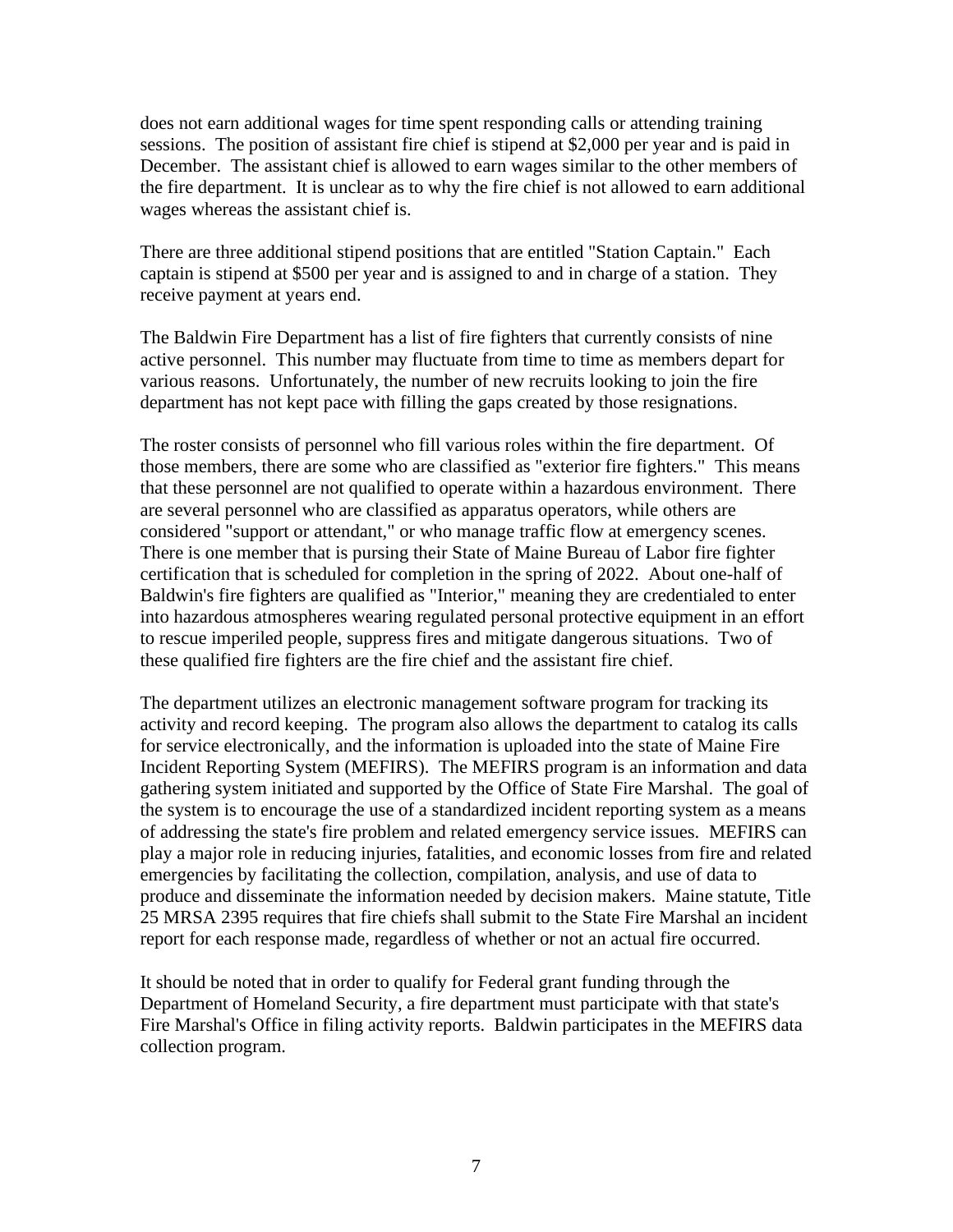The department uses an electronic communications program utilizing fire fighters' cell phones called "I Am Responding (IAR)." This web-based automated crew confirmation tool is designed to help manage emergency response and messaging capabilities among all Baldwin fire fighters. The IAR platform uses the cell phone network to convey messages among system users. Each active member of the department is also issued a portable two-way radio.

The Baldwin Fire Department responded to a five-year annual average 119 calls for service from 2017 to 2021. These calls ranged from building, vehicle and vegetation fires, to motor vehicle accidents, hazardous conditions, service calls and rendering assistance to other public safety agencies.

The Baldwin Fire Department responded to the following number of incidents over the past five years:

| 2017 | 122 |
|------|-----|
| 2018 | 115 |
| 2019 | 122 |
| 2020 | 127 |
| 2021 | 111 |

#### **Fleet of Apparatus**

The Baldwin Fire Department has a fleet of apparatus consisting of eight vehicles. There are three Class "A" pumpers, a squad, two tankers and two-forest fire fighting units.

| Designation           | Year/Manufacturer       | Pump(gpm)/Tank(gal)/Other | Features        |
|-----------------------|-------------------------|---------------------------|-----------------|
| Engine<br>#1          | 1997 Ford / E-1         | 1,250/1,000               | Piped Deck Gun^ |
| Engine<br>#4          | 2002 IH / E-1           | 1,250/1,000               | Piped Deck Gun^ |
| Engine<br>#5          | 2006 IH / E-1           | 1,250/ 970/30 foam        | Piped Deck Gun^ |
| <b>Tanker</b><br>#1   | 2019 Freightliner / E-1 | 750/2,000                 | 2,000 Fold Tank |
| Tanker<br>#2          | 2010 Kenworth / E-1     | 750/2,500                 | 2,000 Fold Tank |
| #3<br>Squad           | 1991 IH                 | 800<br>500/               | 4 wheel drive   |
| #1<br><b>Forestry</b> | 2003 LMTV*              | 300<br>106/               | 4 wheel drive   |
| #2<br>Forestry        | 1997 Stewart*           | 106/1,090                 | 6 wheel drive   |
|                       |                         |                           |                 |

| <b>Currently Assigned to East Baldwin</b> |
|-------------------------------------------|
| Currently Assigned to North Baldwin       |
| <b>Currently Assigned to West Baldwin</b> |

^ A piped deck gun is also referred to as an "apparatus-mounted master stream device." The deck gun can be put into operation quickly by a minimum number of personnel, and can be very effective in squelching a moderate volume of fire and hold fire extension in check. Due to constraints in the West Baldwin fire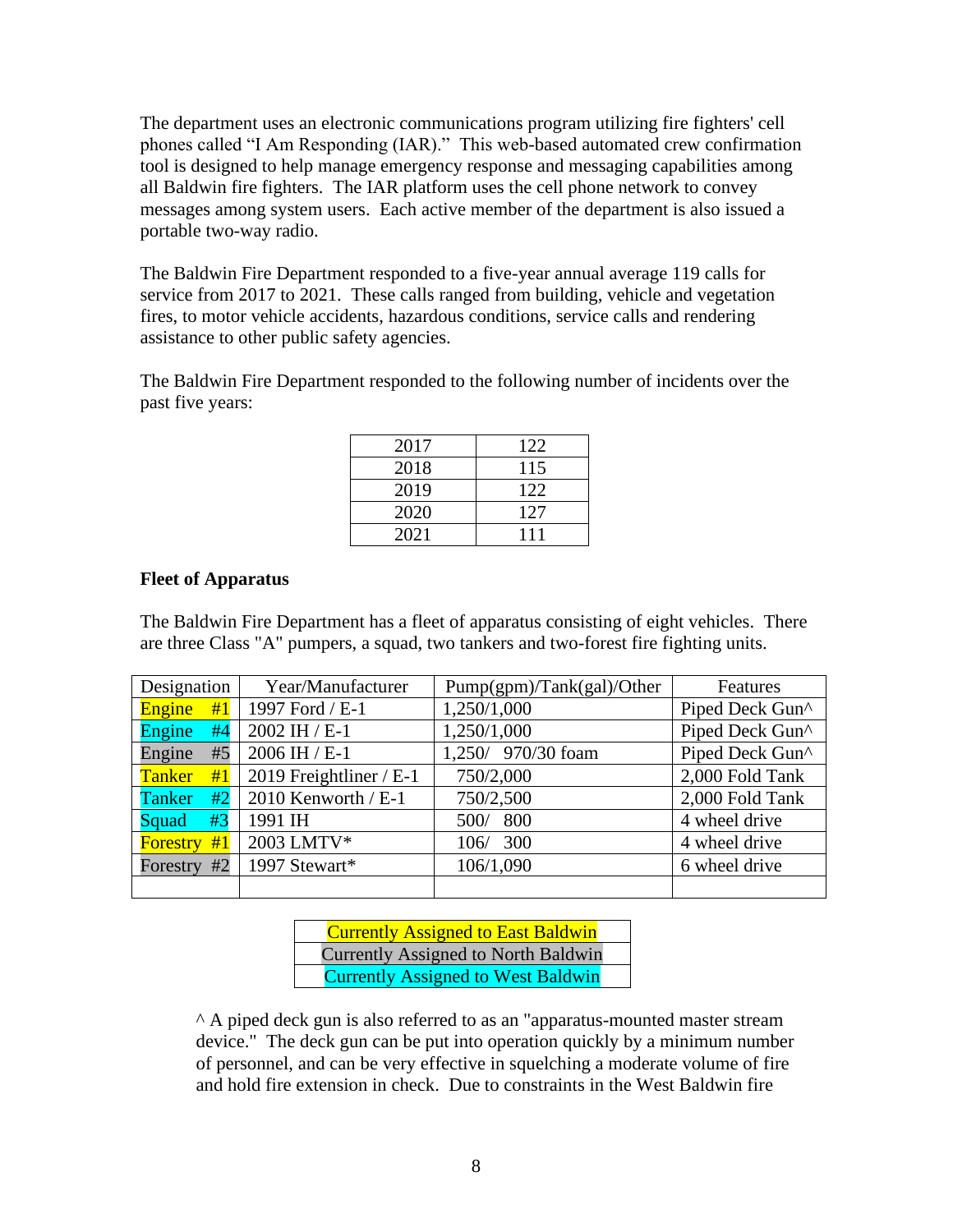station, the deck gun on Engine #4 is kept demounted, as the height of the overhead doors is a limiting factor.

\* Former military vehicles, obtained by the town of Baldwin via government surplus. Baldwin's fire fighters retrofitted these two vehicles for off-road wildland fire fighting purposes utilizing matching grant funds.

The number of apparatus for Baldwin may appear excessive. To a degree, the fleet of apparatus is a function of the number of fire stations serving a community. The mere fact of having three fire stations—to an extent, warrants sufficient units to serve the demand area where the stations are located. This configuration of Baldwin's fleet correlates with the three separate fire companies that were incorporated more than 70 years ago, and to a point, still operate in that fashion due to the distribution of fire stations. The fire department houses one pumper at each of the three fire stations, and one tanker at the East and West Baldwin stations. Squad #3 is at West Baldwin and there is one forestry unit at East and one at the North fire stations.

#### **Baldwin Fire Stations**

The three Baldwin Fire stations are located at the following street addresses:

Station #1 - East Baldwin at 209 Pequawket Trail Station #2 - North Baldwin at 67 Wiggin Road Station #3 - West Baldwin at 960 Pequawket Trail

The East Baldwin fire station, which is owned by the East Baldwin Fire Company, a nonprofit association, is sited on a plot of land that is .13 acres in size. The land and the twobay wood frame fire station are assessed at \$8,100 and \$154,000 respectfully.

The North Baldwin fire station, which is privately owned by a town resident, is located on a plot of land that is .13 acres. The lot is assessed at \$9,000 and the four-bay wood frame building at \$196,200.

The West Baldwin fire station occupies a .20-acre lot. There is a smaller nearby parcel that comprises another .10 acres. Together these two lots are assessed at \$12,600 and \$6,800. The two-bay fire station is assessed at \$126,800.

In total, these tax-exempt properties assessed value equals \$513,500.

#### **Public Protection Classification for Baldwin**

For the town of Baldwin, the Public Protection Classification (PPC) was assigned a split classification 7/9 after its scheduled assessment was completed in 2012.

The Insurance Services Office (ISO) PPC program measures and evaluates the effectiveness of fire mitigation services in communities throughout the country. For each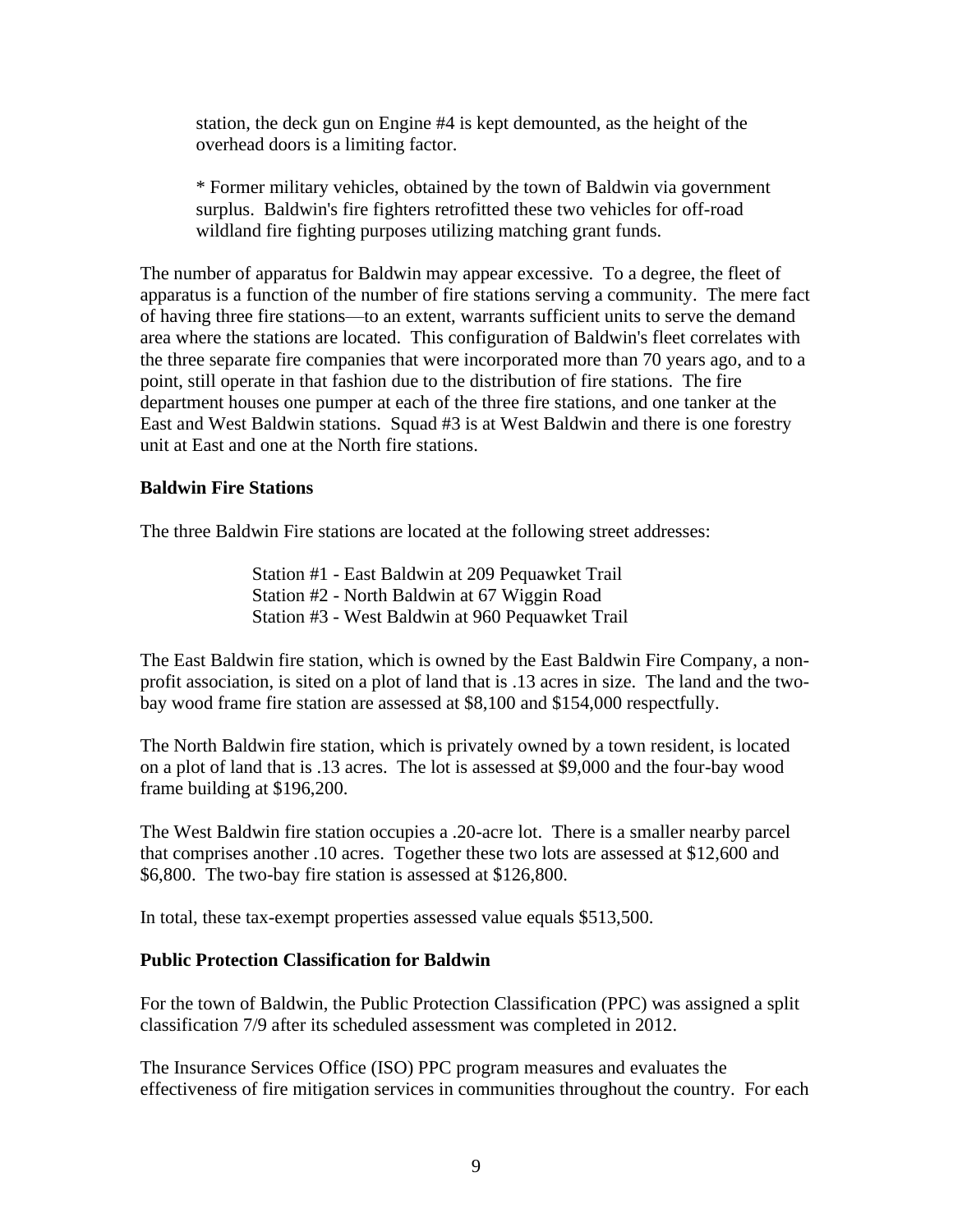fire protection area, the ISO assigns a PPC code—a number from 1 to 10. Class 1 represents exemplary fire protection, and Class 10 indicates that the area's firesuppression program does not meet ISO's minimum criteria. This grading system is utilized by the insurance industry to set fire insurance premiums.

The Class 7 rating applies to those areas of Baldwin that are within five miles of a fire station, and within 1,000 feet of a credible water supply, such as a pressurized fire hydrant, suction point, or dry hydrant. The second number in the split classification, 9, applies to those areas of town that are within five miles of a fire station but beyond 1,000 feet of a credible water supply.

When considering ISO's PPC, it must be noted that any region within a community that is beyond five road miles from a fire station is deemed unprotected. ISO assigns a value of "10" to those properties. (Note: Baldwin's 2012 PPC was calculated by the ISO using the 1980 version of the Fire Suppression Rating Schedule, and not the newest version which was revised in 2013.)

In July 2014, ISO effected a new classification, "10W." This classification considers properties that are located more than five but less than seven road miles from a responding fire station with a credible water source within 1,000 feet had better loss experience than those farther than five road miles from a responding fire station with no credible water source. Class 10W is property specific and not all properties within the five to seven mile area around the responding fire station will qualify. Credible water supplies include fire protection systems utilizing hauled water, also known as tanker shuttle operations. This new classification is reflective of the potential to reduce property insurance premiums.

#### **Automatic Aid**

The town of Baldwin has been adequately served by the three-station configuration with regard to the ISO criteria that states a property is considered "protected" if it is located within five road-miles of a fire station. However, when examining the location of fire stations in the adjoining towns of Standish, Cornish, Hiram and Sebago, there is notable benefit to Baldwin as there are several fire stations in those communities that meet the five-mile ISO response matrix for certain locations within Baldwin.

A robust "Automatic Aid" response program among a cluster of communities, in some cases, can meet ISO's five-mile distance criteria without individual communities having to add or retain multiple fire stations. The ISO will recognize engine companies that respond from another community as part of a predetermined deployment arrangement between two or more fire departments. Automatic aid agreements must be formalized, definitive, well-versed, and practiced consistently in order for ISO to qualify the relationship and quantify the allowable credit.

**Automatic Aid**: Outside assistance that responds immediately on the first alarm to building fires beyond their boundaries. Two or more departments that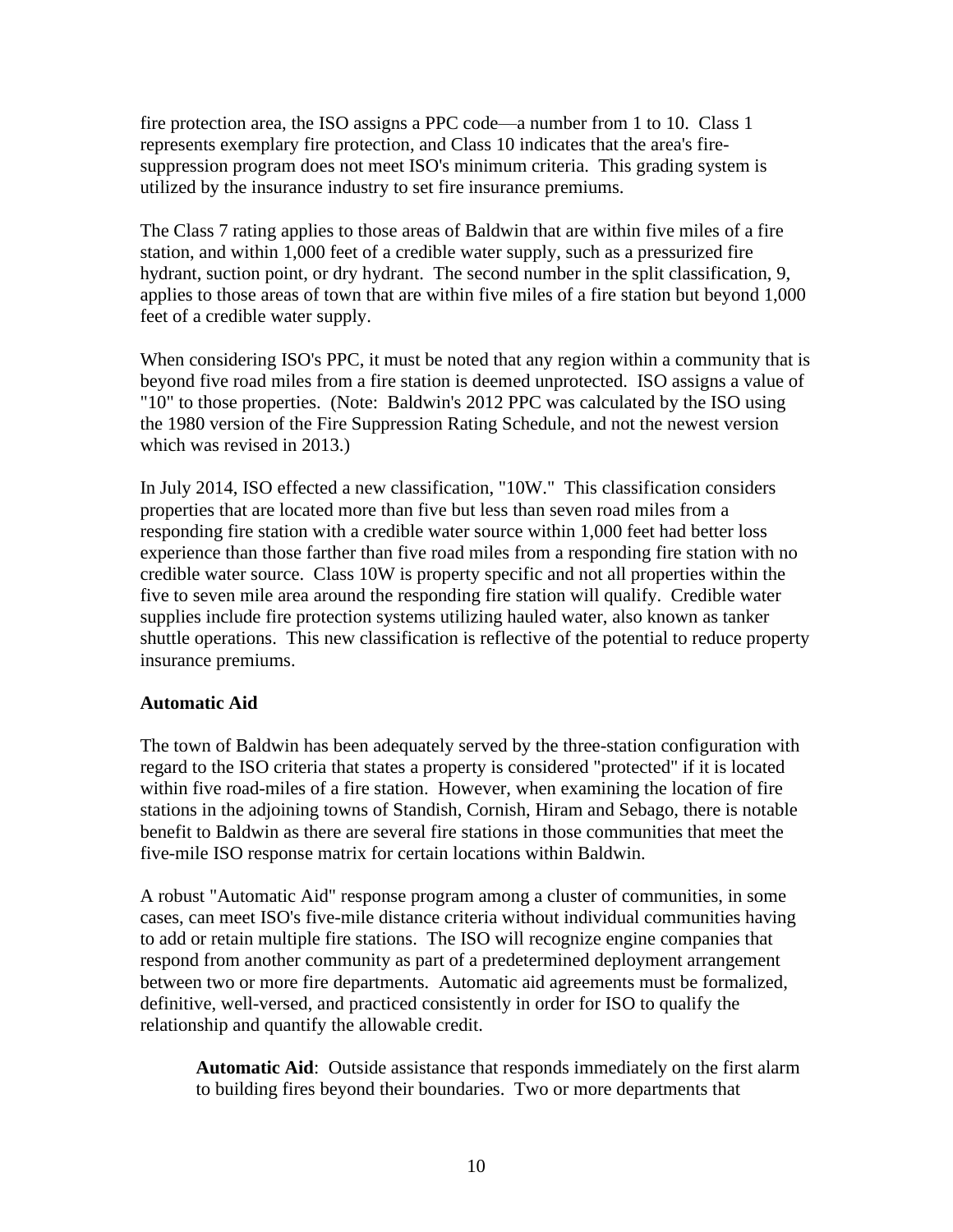participate in an automatic-aid arrangement operate as one fire department for dispatching fire apparatus. As such, it appears the arrangement with Standish could be considered "automatic aid."

**Mutual Aid**: Outside assistance requested by one community from another after a fire has occurred. Assistance by the outside fire department is rendered upon request.

Baldwin and several of the neighboring fire departments have crafted a system known as "Run Cards." Run cards are established prearranged response protocols that take into account the region's collective fire and EMS assets. These time-honored directives are utilized by dispatch centers in the programmatic deployment of individual fire and rescue departments to one another's emergencies, better ensuring sufficient resources from multiple agencies respond.

The long-standing practice of fire departments assisting one another is known as "Mutual Aid." Mutual aid allows for reciprocal, cross-border responses between prescribed fire departments in order to provide additional resources during moderate to large-scale emergency incidents. These resources are deployed on an "as needed" basis under mutual aid compacts. To an extent, mutual aid was the precursor to today's automatic aid.

Not only does having automatic aid companies fulfill the advantage of having the closest fire apparatus respond to structural fire incidents, automatic aid is designed to bring sufficient numbers of fire fighting resources needed to mitigate those emergencies from the very onset of the incident and without hesitation. This has become of ever increasing nationwide importance with the reduction in the number of volunteer and on-call fire fighters.

Another benefit of an automatic aid program may be the avoidance of having to expand a community's fire department. The need for additional fire stations and apparatus may be unnecessary if the location of an existing neighboring town's fire station can effectively protect an adjacent area of that community which may be under protected by its own department. To be considered "protected" by ISO standards, a property must be within five miles of a fire station. A number of Maine communities have areas that are more than five miles from the closest fire station within their boundaries, but are closer to a fire station located in a neighboring town. Under a bona fide automatic aid program, the ISO will give credit to those areas of town that may be better served by another town's fire station, which could also impact fire insurance premiums. It appears the proximity of several fire stations to Baldwin fits this profile quite well.

Mutual aid response protocols to Baldwin from participating communities are currently in place. Automatic aid procedures should be qualified and validated to ensure full compliance with ISO standards of practice in order to attain maximum credit. Here again, well-grounded programs that qualify the process could result in both cost savings and enhanced service delivery, in essence, achieving economies of scale.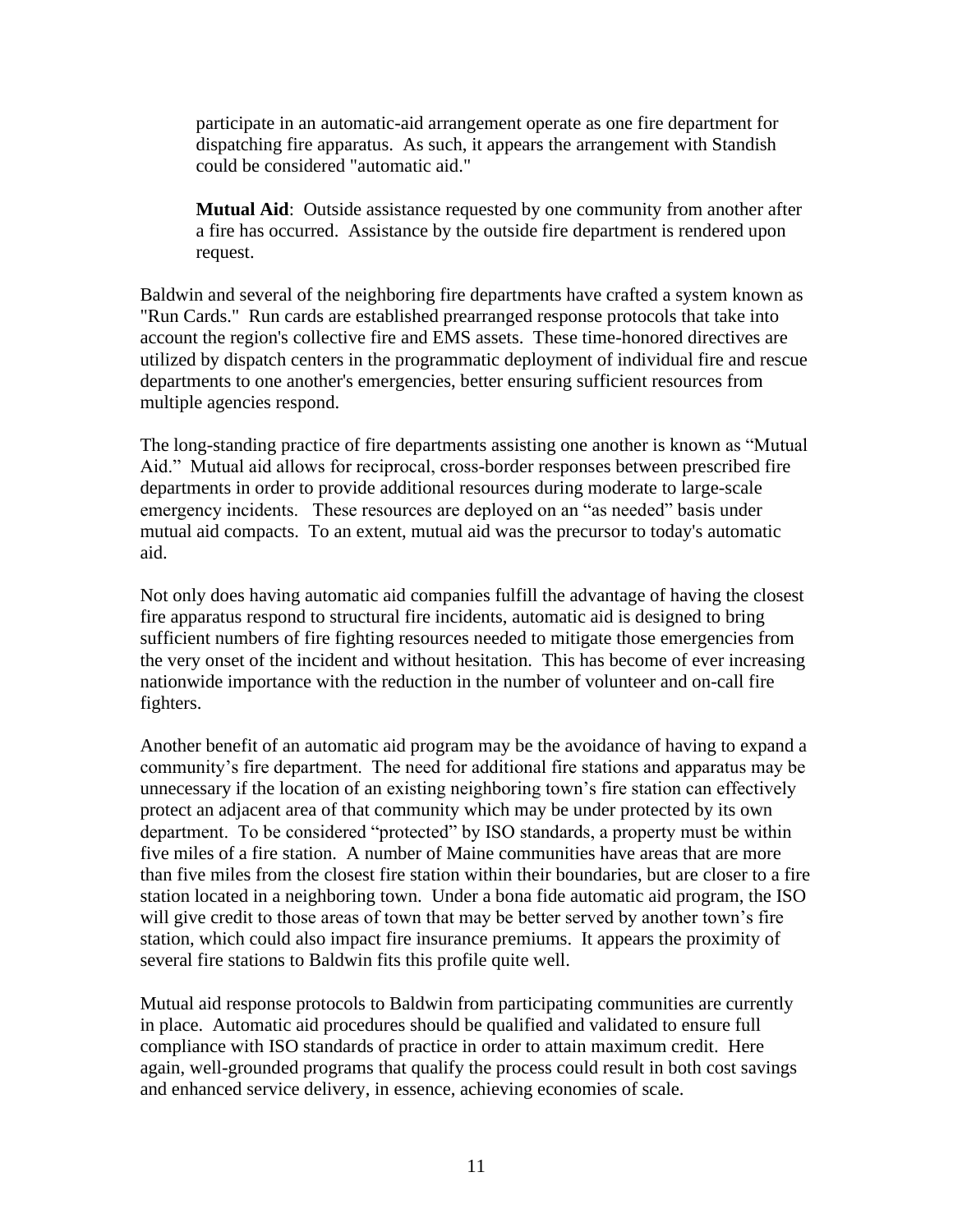#### **The Standish Fire - EMS Department**

Baldwin has a fee for service agreement with the town of Standish for emergency ambulance transport service. It is an agreement and not so much a contract, where town appropriated funds pay for one full-time Standish fire/EMS career position. The primary ambulance for Baldwin is located at #870 Boundary Road, the Steep Falls Fire Station. This Standish Fire Station is located 1.4 miles from the Baldwin/Standish town line along Route # 113. The Steep Falls station is staffed with two personnel around the clock who respond to emergencies with either a fire apparatus or an ambulance. A second ambulance and other fire and rescue apparatus are housed at the Standish central station located at 175 Northeast Road, which is 7.2 miles from the Steep Falls station.

Standish is a primary department that is technically equipped and trained to provide coldwater and swift-water rescue service, not only to Baldwin, but also to a multitude of the regions communities. Standish is also outfitted for off-road wilderness rescue incidents, which is one more service made available to its mutual-aid partners.

Over the past five years, the Standish Fire - EMS Department has responded to an annual average of 228 calls for service in Baldwin. In addition to providing emergency medical transport services for Baldwin's citizenry, the agreement has Standish respond along with Baldwin fire fighters on many types of incidents. This arrangement bolsters the emergency response capacity to incidents in Baldwin by including Standish resources, which are sent immediately, and from the onset of an incident. As such, the total number emergency calls for service to Baldwin that are handled by Standish Fire - EMS not only includes ambulance calls, but fire and hazardous condition incidents as well.

The Standish Fire & EMS Department responded to the following number of incidents in Baldwin during the past five years:

| 2017 | 202 |
|------|-----|
| 2018 | 207 |
| 2019 | 227 |
| 2020 | 245 |
| 2021 | 261 |

The additional benefit to this arrangement is the augmented fire and rescue service provided to Baldwin as evidenced in the letter to the town from the Standish Fire and EMS Department for 2017. The context of the year-in-summary letter states the following:

#### Statement of purpose

*"As part of our Automatic Aid, Standish currently provides a fire engine and a tanker on all reported building fires in Baldwin, all our members are crossed trained in fire/EMS, so when the initial call goes out, the two staff in Steep Falls would bring an engine and*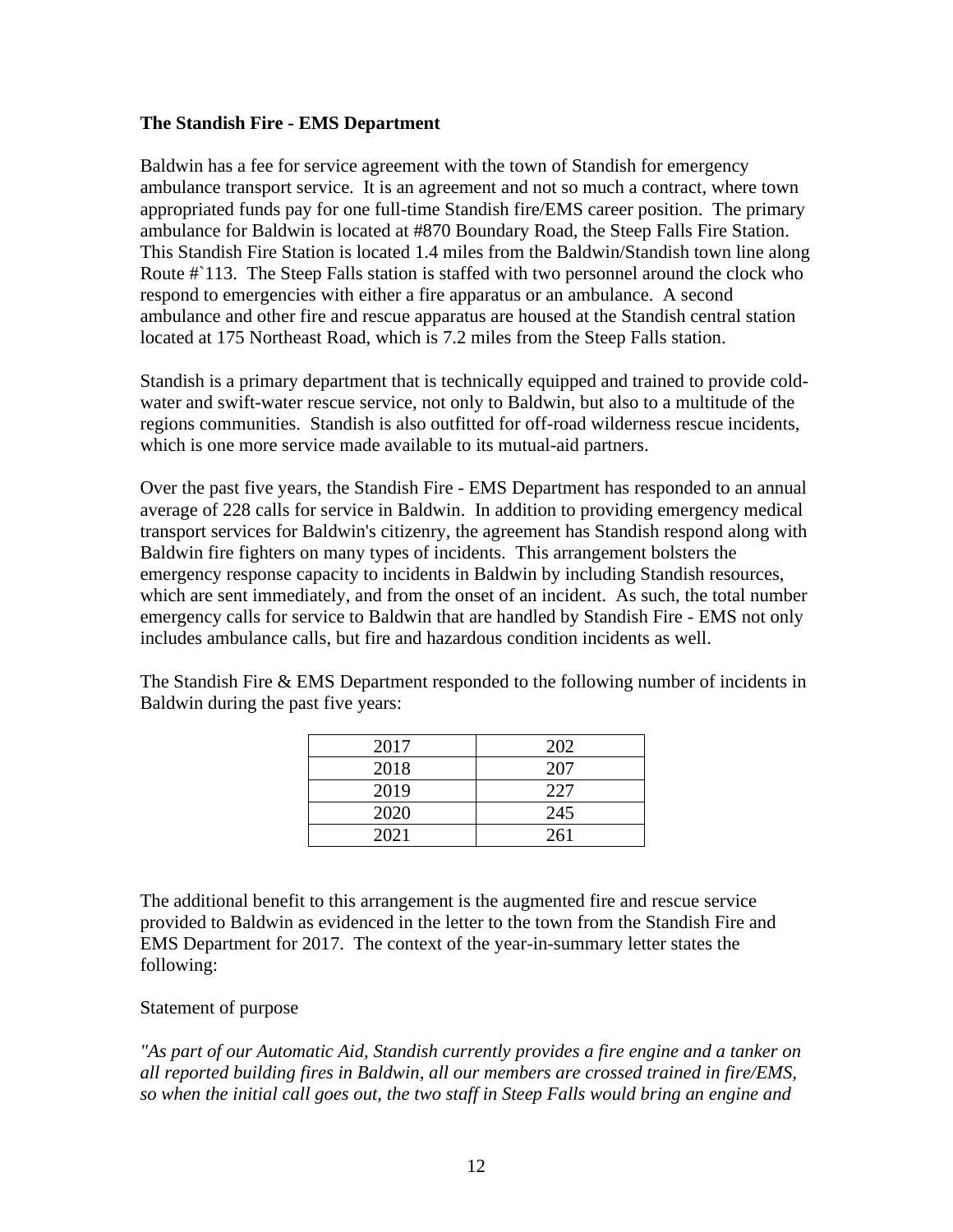*tanker immediately and the second ambulance would be dispatched from our central station. This would give you a minimum of four people responding at the time of the call with three pieces of apparatus and at "NO POINT" would our staff deviate from the types of calls they would respond to, unless otherwise requested by the incident commander"*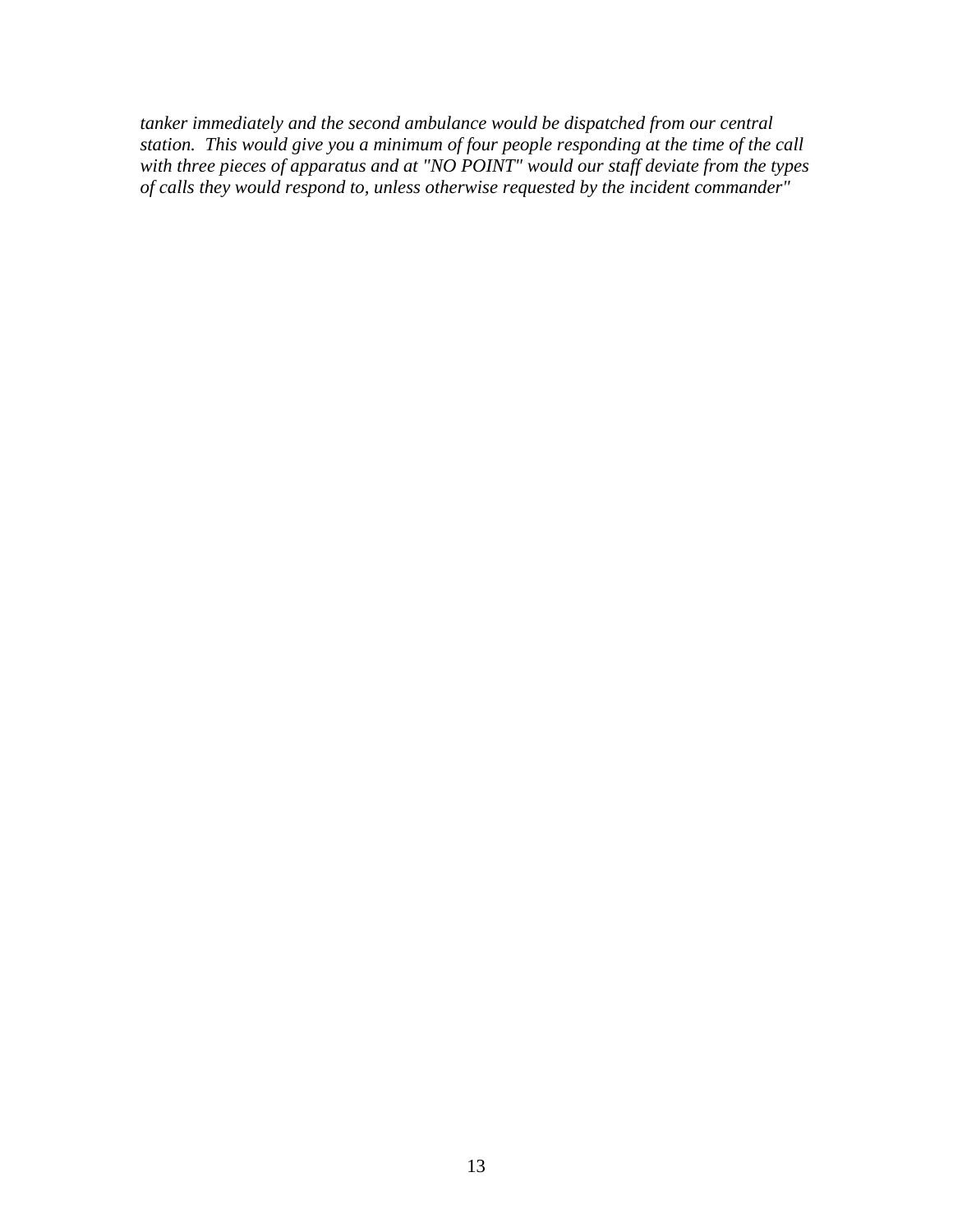#### RECOMMENDATIONS

## **Terminology**

The Baldwin Fire Department should no longer be referred to as a "volunteer service." The fact that personnel are remunerated for their hours of service changes the complexion of the department to one that is classified as "on-call."

## **Volunteer Fire Companies**

The continuation and the relevance of the East, North and West Baldwin Fire Companies comes into question as the Baldwin Municipal Fire Department has become the prevailing fire protection agency to serve the community. This transition may leave remnants of the companies that over time should be dissolved. Perhaps the overarching issue that will need to be addressed is what to do with the East and West Baldwin fire stations, which again are owned by the fire companies. The companies and the town will have to determine the best course of action in how to handle ownership and perhaps liquidation of the facilities. This will most likely come to light if the town does move forward with a fire station construction project that would render these stations vacant.

Should the members of the existing fire companies see a need to continue with some form of benevolent organization not directly affiliated with the municipal department, they could amalgamate and create a new singular association that would have fire fighters as well as interested residents serve in a support role that reinforces the town of Baldwin Municipal Fire Department.

## **Redraft and adopt a municipal fire department ordinance**

Although the town drafted a fire department ordinance in 2007, it appears it may not have been officially adopted. With the issuance of this report and examples of similar town ordinances from other communities provided the Board of Selectmen, this may be an opportune time to develop a new ordinance that would eventually be adopted.

Any policies and procedures that guide the fire department and its employees should not be adopted as part of the ordinance. Guiding principles such as town employee policies, rules and regulations, and standard operating procedures, should be referred to in the ordinance but stand separately, not as part of the ordinance.

## **Develop a Mission Statement with supporting vision declaration, and a list of values and beliefs**

The fire department should develop a mission statement that conveys the nature of the department's assignments and responsibilities to the community. A vision statement should be crafted to support the mission, as well as a list of corresponding "values and beliefs" that would provide the foundation for these statements.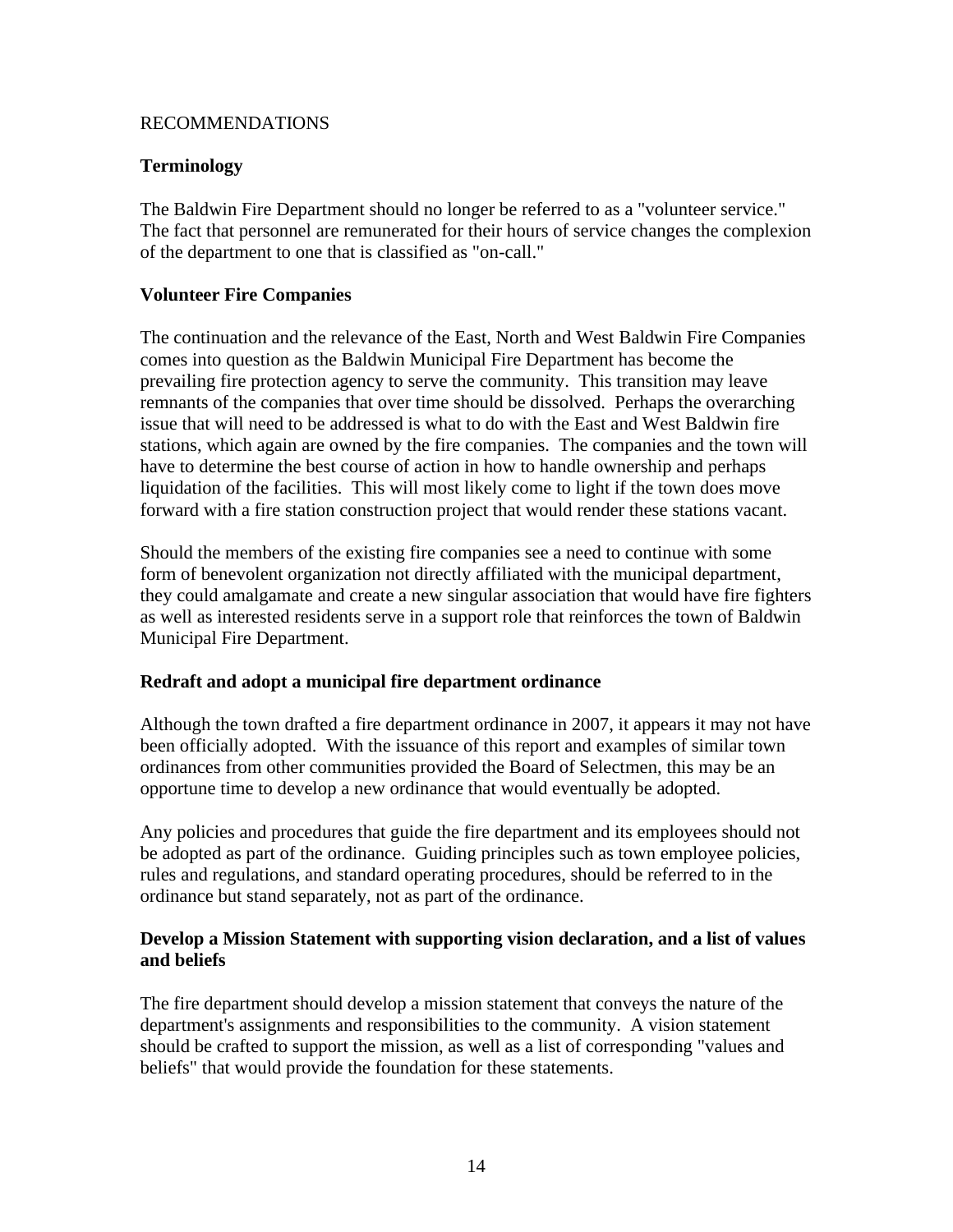Found within the Junior Fire Fighter SOP #24, the junior fire fighter program has adopted a mission statement, vision statement, core values, commitment to the community, and a code of conduct edict. The fire department could use this template to formulate the department's own guiding principles. Found within the Baldwin Fire Department's policy statements are two existing SOP's that would support a mission statement. They are SOP #18, the department's "Code of Conduct," and SOP #35, "Ethical Behavior."

## **Automatic Aid**

The consortium of towns in the greater Baldwin region should seriously consider instituting the concept of "automatic aid" into their collective deployment scheme. This model incorporates a prescribed method of allocating fire and rescue assets to a reported incident by sending multiple agencies from the initial E-911 call to the regional dispatch center. In many sections of the country, particularly those that depend upon on-call and volunteer fire fighters, this process has become an essential tool in ensuring an adequate response is underway. Too often, individual fire department responses to today's incidents are insufficient and not meeting industry standards. There is a hesitancy to request additional resources until it is actually determined they are needed, which in many cases is too late.

As noted in this report, Standish responds to Baldwin's emergencies automatically. Baldwin on the other hand does not respond to Steep Falls automatically, but does reciprocate when summoned, which is based on a predetermined "run card" assignment.

#### **Revise the Department's arrangement of "Run Cards"**

Although the region's fire departments cooperate with one another, there may be an opportunity to improve emergency response to fires and other moderate to large-scale emergency incidents. The Baldwin Fire Department has a well-devised system known a "Run Cards." Run cards are established prearranged response protocols that take into account a region's collective fire, rescue and EMS assets. These time-honored directives are utilized by the Cumberland County Regional Dispatch Center in the programmatic deployment of individual fire and rescue departments to one another's emergencies better ensuring sufficient resources are sent out in a timely fashion.

The long-standing practice of fire departments assisting one another is known as "Mutual Aid." Mutual aid allows for reciprocal, cross-border responses between prescribed fire departments in order to provide additional resources to emergency incidents. These resources are deployed on an "as needed" basis under mutual aid compacts.

As an immediate suggestion, the current "Run Cards" should be revamped to include a new decree of "Automatic Aid." The towns of Cornish, Hiram and Sebago would be included as immediate responders to emergency calls in Baldwin that are reported either as a building fire or a potential fire. This arraignment would work both ways, where all fire department would respond to one another's calls in unison. The Maine Fire Incident Reporting System should be referred to in determining what types of incidents constitute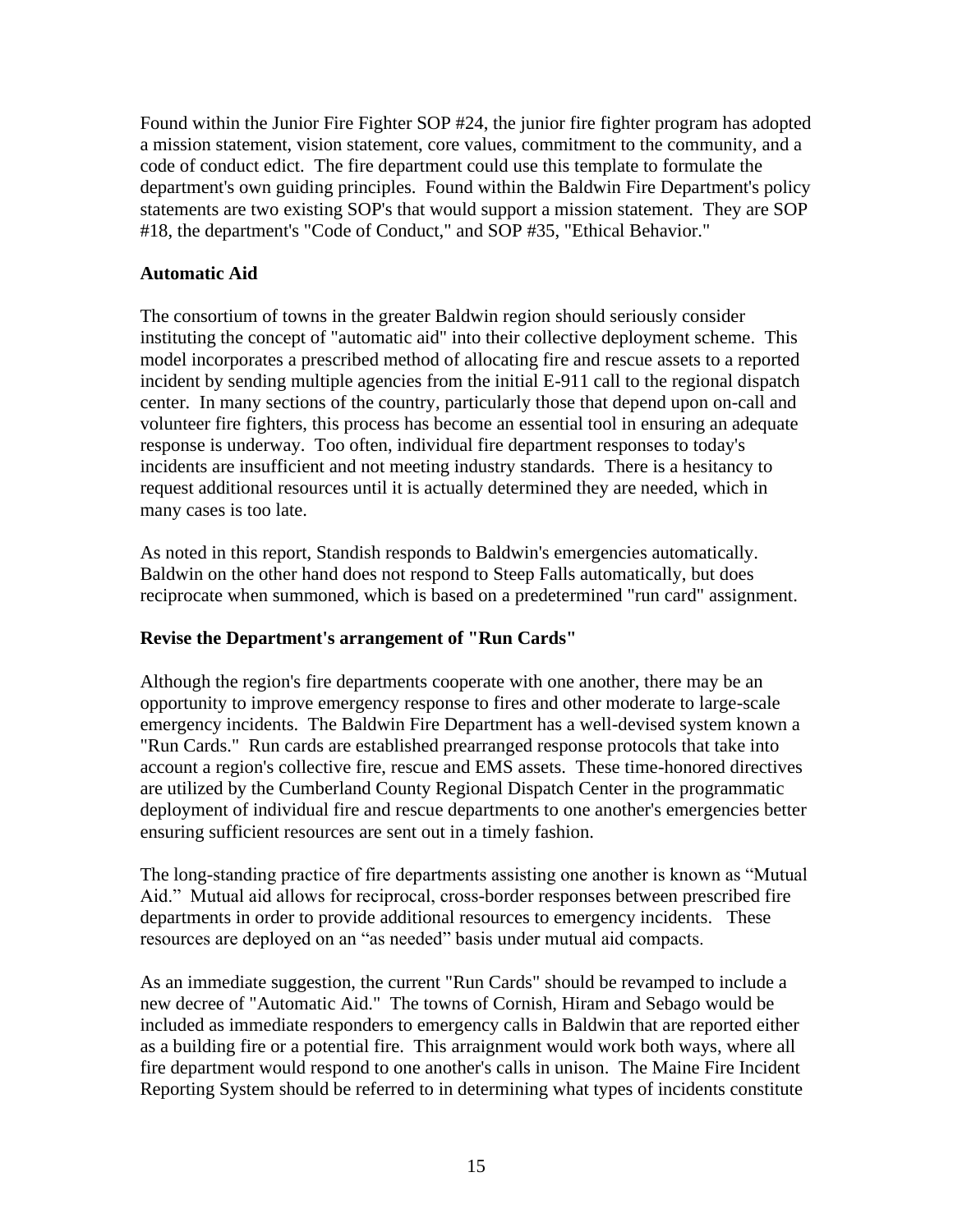a fire within a building. In reviewing Baldwin's Run Cards, Cornish, Hiram and Sebago only respond to fire incidents when additional resources are requested. This should change.

## **Strive to meet the objectives of NFPA 1720**

NFPA 1720, the standard: *For the Organization and Deployment of Fire Suppression Operations, Emergency Medical Operations, and Special Operations to the Public by Volunteer Fire Departments,* is the nationally recognized consensus on staffing and deployment by volunteer and on-call fire and rescue departments.

"The standard includes minimum requirements relating to the organization and deployment of fire suppression operations, emergency medical operations, and special operations to the public by volunteer, on-call and combination departments. The requirements address functions and outcomes of fire department emergency service delivery, response capabilities, and resources. This standard also contains minimum requirements for managing resources and systems, such as health and safety, incident management, training, communications, and pre-incident planning. This standard addresses the strategic and system issues involving the organization, operation, and deployment of a fire department and does not address tactical operations at a specific emergency incident."

NFPA 1720 establishes strategic objectives for the organization and operation of agencies similar to the Baldwin Fire Department. The standard has become the benchmark yardstick that the United States Department of Homeland Security utilizes when evaluating applications for staffing grants under the Staffing for Adequate Fire and Emergency Response (SAFER).

This may be a lofty pursuit, but it is a template that should be followed in formulating a fire rescue department's method of operation. The crux of this standard is directly correlated with ISO's PPC and the value associated with "Automatic Aid." The number of fire companies and personnel assigned to first alarm fire incidents within a prescribed time frame can have significant outcomes with regards to fire suppression efforts as well as fire fighter safety. In many small to medium size communities, the realization is that most fire departments cannot effectively handle a typical building fire with their own resources, thus the reliance on outside agencies from the onset may be paramount.

#### **Shared Fire Officer**

The local fire chiefs should develop protocols that allow for a fire officer from an outside community to take control of an incident in another jurisdiction should a local fire officer not be available or may be delayed. The intent is to have a qualified fire officer no matter what fire department within the region he/she may be affiliated, take immediate charge of an incident. This recommendation goes hand-in-hand with the recommendation to fully implement an automatic-aid deployment program and compliments the objectives found within NFPA standard #1720.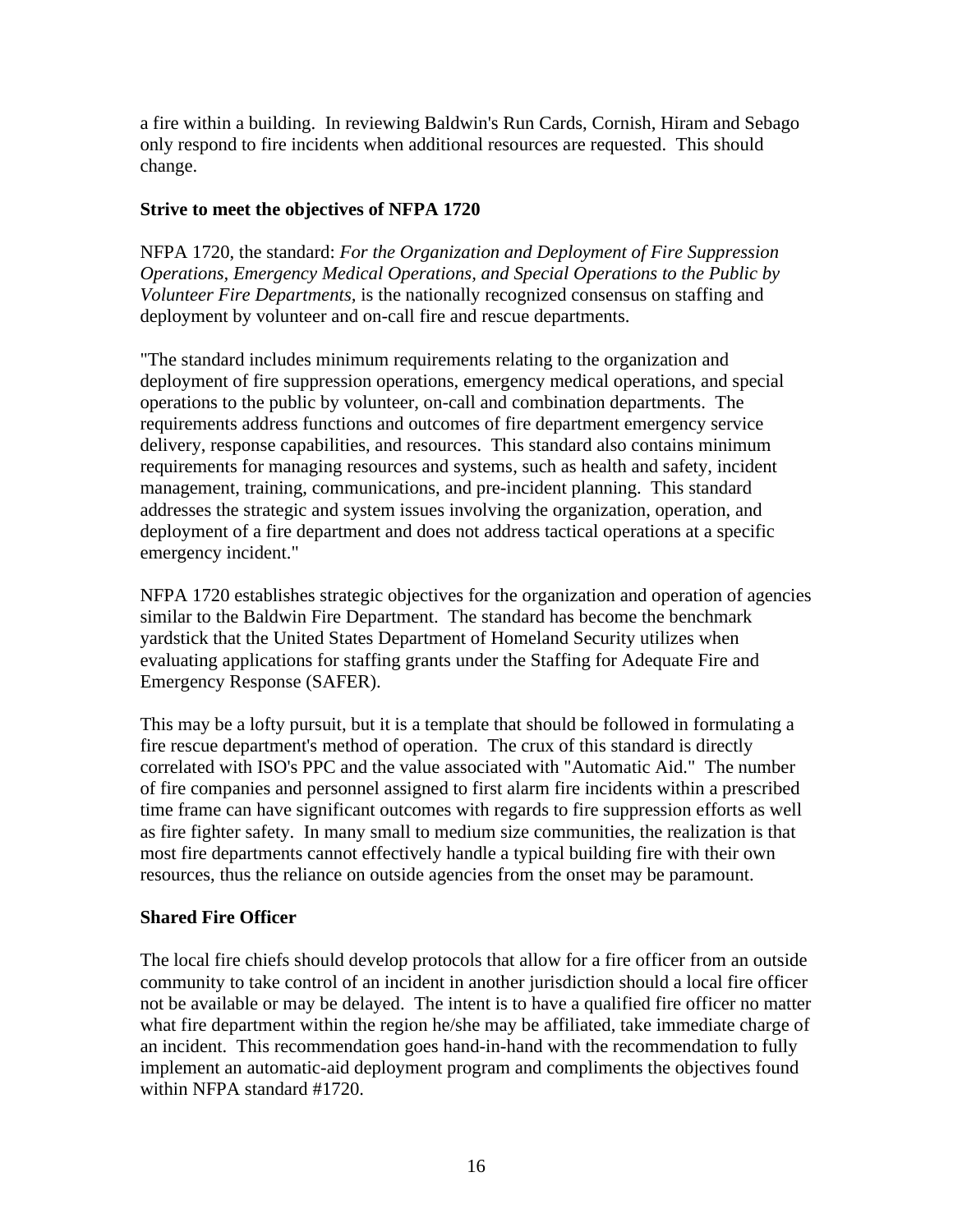This recommendation should go further to include a safety officer. The position of safety officer on the fire ground or large scale emergency incident is imperative and is as important as personnel wearing personal protective equipment, having a well-grounded accountability system established, and is an essential component of the incident command system.

## **Establish a Rapid Intervention Team (RIT) Protocol**

Fire fighter safety on the fireground is of vital importance. The purpose of a RIT team is to stand at the ready should a fire fighter get lost, trapped or suffer a medical event while engaged in mitigating an emergency incident. The team assigned to RIT must be highly qualified and fully understand the role and responsibility they are tasked with.

This is not an endeavor the Baldwin Fire Department can undertake on its own. It would require a consensus of the region's fire departments to plan, devise and implement an adoptable program. At this point in time, it may be a difficult venture as many fire departments are struggling not only with diminishing numbers of fire fighters, but the lack of qualified seasoned interior fire fighters. Nevertheless, this important role in prudent fireground tactics needs to be a focal point.

## **Training of Personnel**

The fire department should take on a more vigorous training regimen. The goal would be to attain at least two hours of training each month, or the equivalent of 24 hours per year, an ISO requirement in order to receive full credit in that criterion. The department already meets every month to discuss departmental maters, and time should be allocated to improve critical skills, introduce new techniques, or reinforce learned behaviors, whether through cognitive or hands-on instruction.

As recommended in this report, the assistant chief should be tasked with managing the training needs of the department. The department should contact Maine Fire Service Institute (MFSI) in Brunswick for assistance in setting up short and long-term training programs not just exclusively for Baldwin, but include those surrounding towns that work alongside Baldwin fire fighters. This recommendation emphatically suggests joint training programs as a matter of routine and not just on occasion.

The town should consider revamping the manner in which funds are allocated the fire department in at least one particular category. The town budget consists of a warrant article labeled "Fire Fighter Training." The intention of this account is twofold. It is used to pay tuition costs and associated training expenses, and to pay fighters' wages. It is recommended that the two aspects of this budgeted item be broken out into two separate categories; one exclusively earmarked for "Training," and one exclusively earmarked for "Wages." This would give clarity and allow for better tracking of those funds.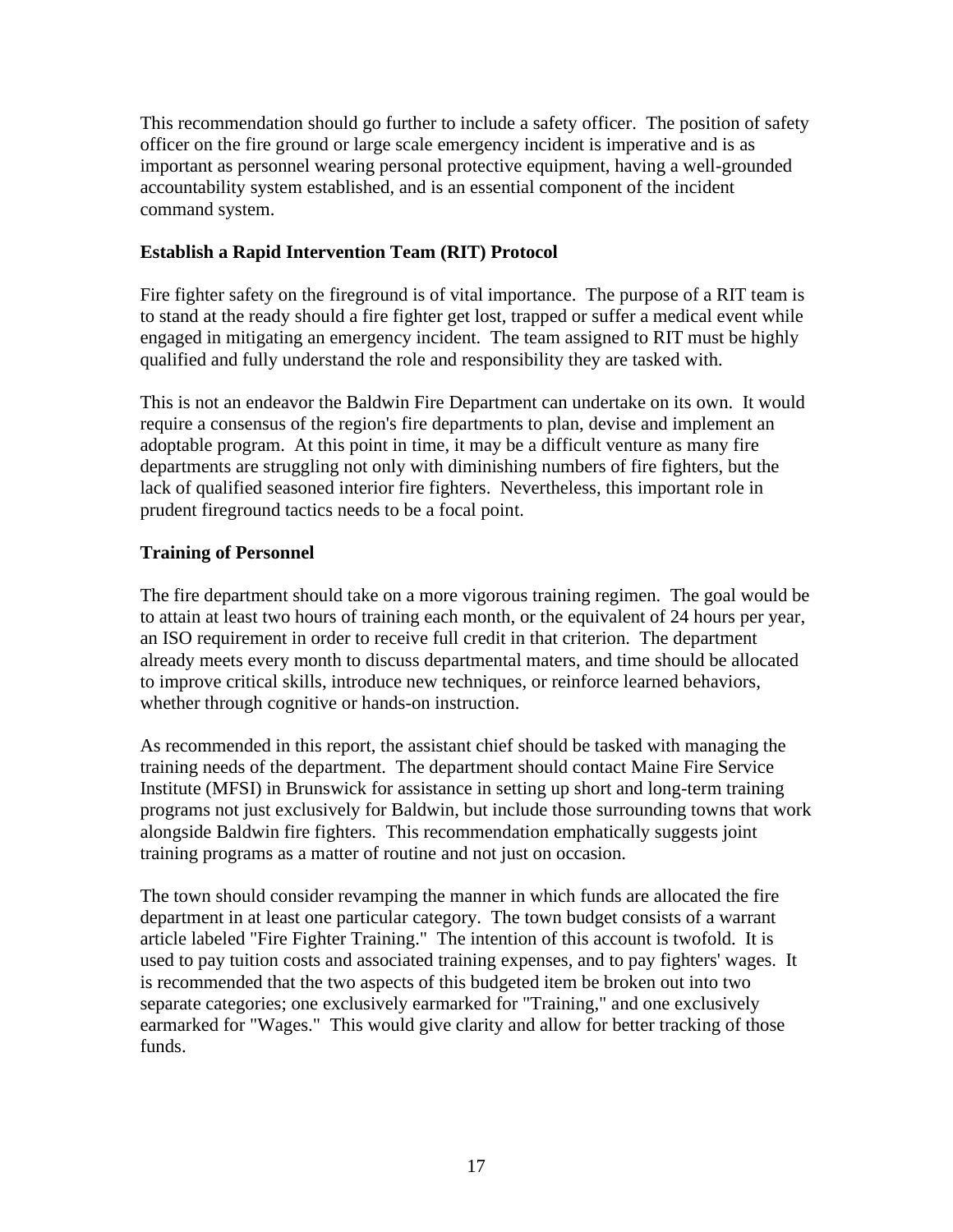## **Fixed Facilities**

There are three approaches to consider with regard to improving the facility needs for the fire department.

- 1) Construct one new central fire station and decommission the three current buildings
- 2) Construct one new fire station and retain the North Baldwin station
- 3) Construct two new stations and close the three at East, North and West Baldwin

#### Option #1 - A pragmatic approach

The town would build one new fire station that would serve the entire community. This venture would eventually have the three existing stations shuttered and all resources, personnel and operations transferred to a new municipally owned and operated fire station, which would be a first for the town of Baldwin. The general location would be somewhere between the current East and West Baldwin fire stations along Pequawket Trail in an effort to capitalize on those fire fighters who are currently assigned each of those stations, and the quick and easy access afforded this general location.

A recent fire and rescue study undertaken in neighboring York County looked at the configuration and distribution of fire stations in a number of communities. That project revealed that over a course of time, a number of communities have reduced and realigned the placement of stations.

The decision to redress the arrangement of a community's fire rescue stations may be due to myriad circumstances, such as a reduction in the number of dependable volunteer or on-call firefighters, overlapping coverage areas by existing stations, deficient facilities, further collaboration amongst a cluster of communities, as well as the opportunity to streamline and centralize operations in an effort to contain costs or to shift financial resources towards a more proficient enterprise.

To illustrate that point, the following list identifies those rural York and Oxford County towns that have reduced the number of stations:

| Limington | From three to two | Population 3,900 | 43 Square Miles |
|-----------|-------------------|------------------|-----------------|
| Newfield  | From two to one   | Population 1,650 | 33 Square Miles |
| Waterford | From three to one | Population 1,570 | 53 Square Miles |

#### *Newfield, Maine*

More than 30 years ago, the Newfield fire department had two fire stations that were considered deficient and outmoded. In the mid 1990's, a new station was constructed halfway between the two outdated stations. All fire department assets were transferred to the facility and first responders began working from one centralized public safety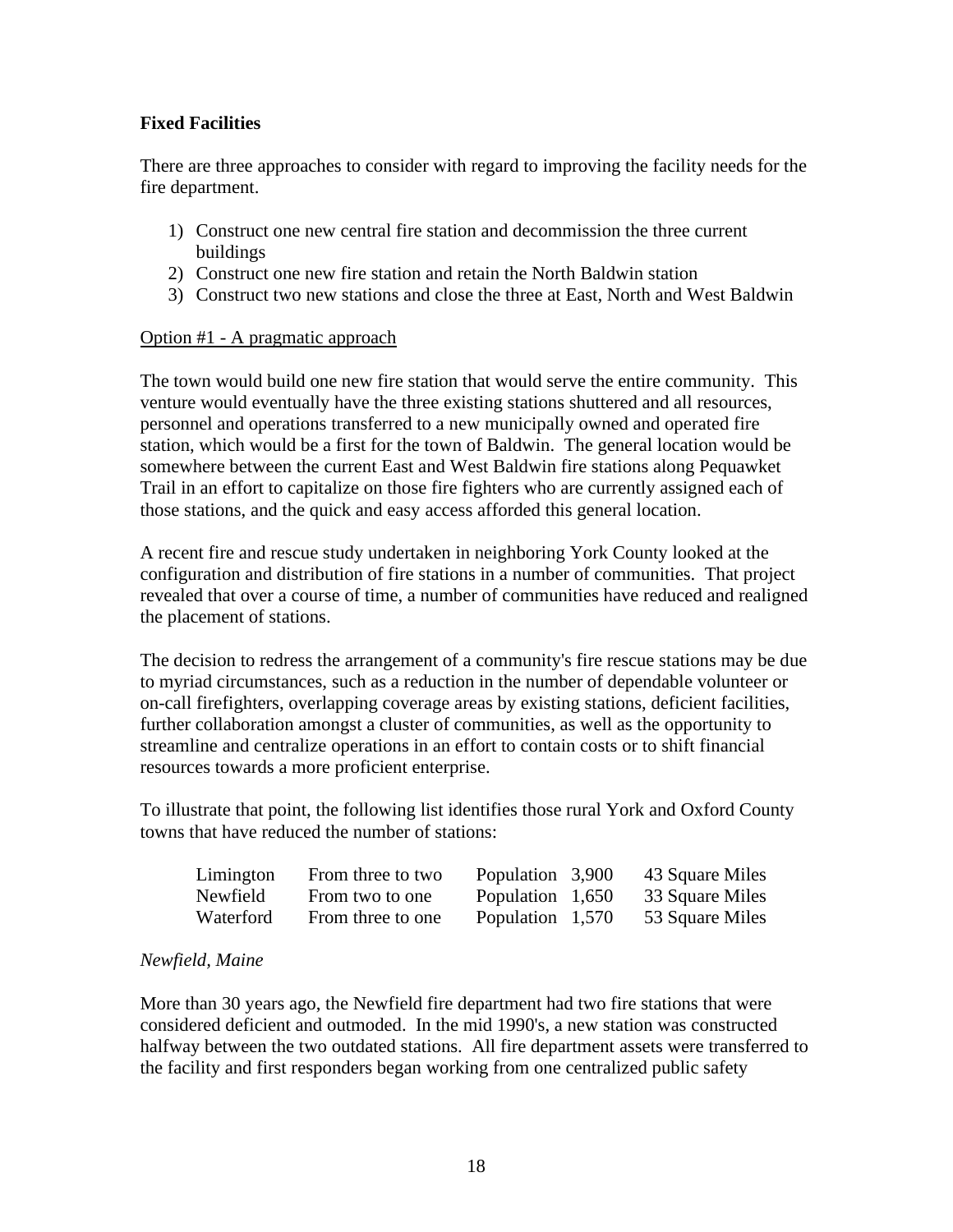building. Newfield is home to 1,650 year round residents and encompasses 33 square miles.

#### *Waterford, Maine*

In the late 1980's, the town of Waterford, Maine commissioned a study of its fire protection system in an effort to develop a strategy for modernizing that service. At that time, three separate fire companies operating from three village fire stations served the town. In 1995, the town approved funds for building a new fire station. When completed, the three separate fire associations disbanded and conveyed their assets to the newly created municipal fire department. This community of 1,570 residents, who live within its 53 square miles, is now protected by the Waterford Fire Department, which operates from one fire station.

These York and Oxford County communities operate from a single fire/rescue station:

| <b>Brownfield</b>   | Population 1,630 | 45 Square Miles                                         |
|---------------------|------------------|---------------------------------------------------------|
| Denmark             | Population 1,200 | 50 Square Miles                                         |
| Shapleigh           | Population 2,920 | 41 Square Miles                                         |
| Acton               | Population 2,670 | 41 Square Miles                                         |
| Porter/Parsonfield* | Population 3,400 | 93 Square Miles                                         |
|                     |                  | *The Kezar Falls Fire Department serves these two towns |

Although Option #1 points to the construction of one new facility, it would be vitally important to enhance the relationship between all the on-call and volunteer fire departments that surround Baldwin. Nationally, many small to medium-size departments are experiencing a major decline in recruiting and retaining capable, qualified, and available personnel in sufficient numbers who can safely and effectively execute the role of fire fighter. This phenomenon has required authorities—the risk managers, to revamp their deployment strategy by enlisting other fire departments to function cohesively.

The recommendation to have just one centralized fire station in Baldwin would be predicated on the opportunity to expand the relationship among the regions fire departments by embracing a very definitive automatic aid response program as recapitulated throughout this report. The towns of Cornish, Hiram and Sebago would respond to fire calls in Baldwin at the absolute same time the Baldwin Fire Department would be dispatched. To reiterate, the purpose of dispatching multiple fire companies in unison is in reaction to the diminishing numbers of qualified fire fighters in any given town. Furthermore, this initiative would be a major step toward meeting certain ISO criteria, NFPA standards, and the industry's best practices, all in an effort to achieve an efficient and effective use of limited resources.

Shutting down Baldwin's three fire stations and building one new one may leave citizens apprehensive, believing their level of fire protection may be somewhat compromised. This concern could be eased by enlisting the Sebago, Hiram and Cornish Fire Departments as part of the response plan to incidents throughout Baldwin. This is not an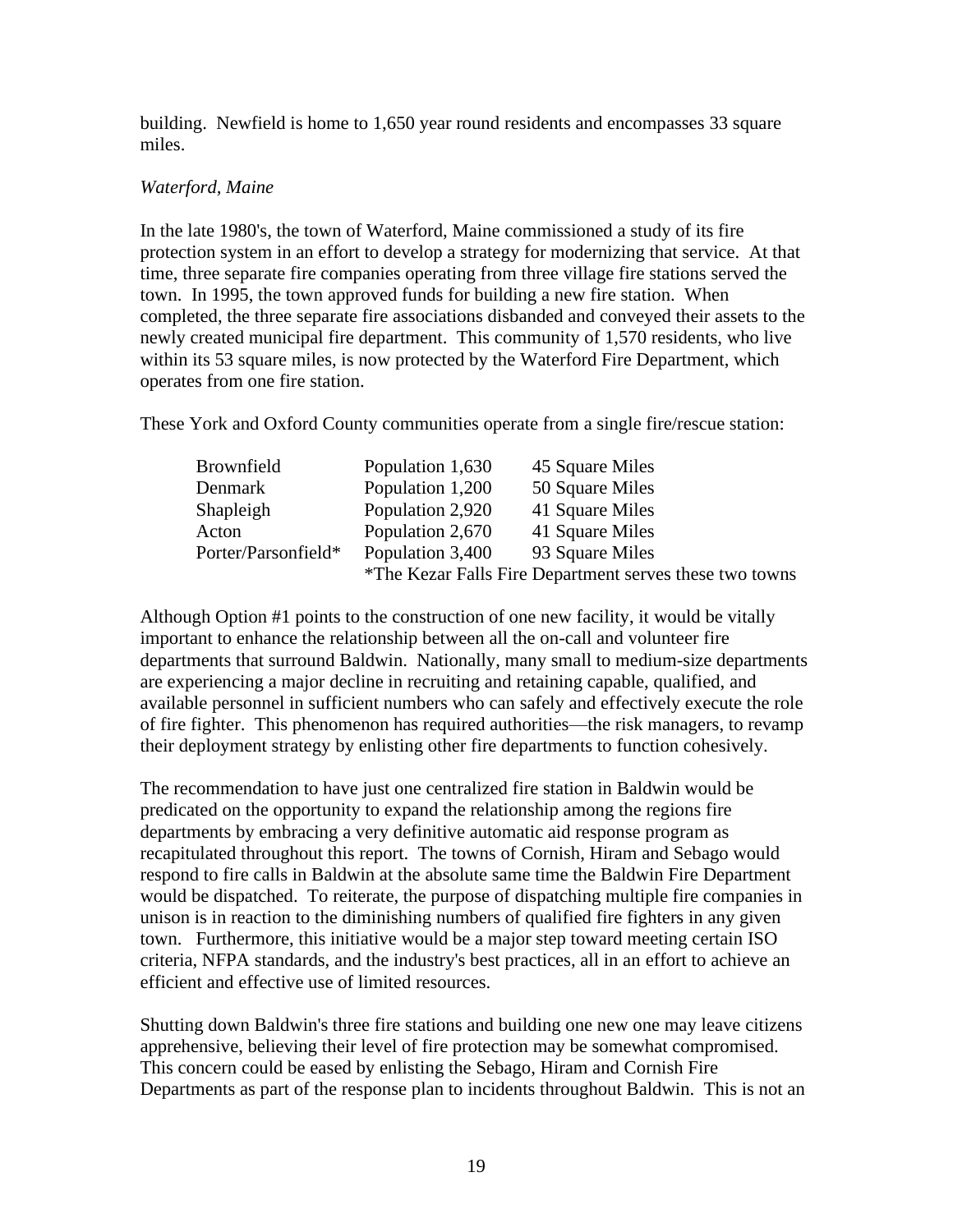unfamiliar arrangement for Baldwin as the town has such a relationship with Standish. In addition to the ambulance service provided by Standish, that agreement has Standish fire apparatus respond into Baldwin upon any initial fire call as well. Furthermore, the location of the staffed Steep Falls fire station is of tremendous importance to Baldwin's fire protection needs and adds an additional layer of service capacity to the town without Baldwin having to expand its department.

The matrix of fire stations in nearby Standish, Sebago, Hiram and Cornish all provide added-value fire protection to Baldwin. As illustrated in the following list of the fourneighboring communities, the location of those fire stations are beneficial to Baldwin's fire protections needs. To restate, in order to meet the ISO parameter, the objective is to have properties no more than a five-road mile distance from a fire station in order to be considered protected.

Distances *from* a neighboring community's fire stations *to* specific Baldwin locations: (NOTE: These measurements are approximate and were acquired through a digital webbased mapping program)

#### **Baldwin**

The three Baldwin Fire stations are located at the following street addresses:

|           | Station #1 - East Baldwin at 209 Pequawket Trail                        |
|-----------|-------------------------------------------------------------------------|
|           | Station #2 - North Baldwin at 67 Wiggin Road                            |
|           | Station #3 - West Baldwin at 960 Pequawket Trail                        |
| 9.5 miles | The length of Route #113 that courses through Baldwin                   |
| 5.9 miles | The distance between the East Baldwin and West Baldwin fire stations    |
|           | along Route $#113$                                                      |
| 4.3 miles | The distance between East Baldwin and North Baldwin fire stations along |
|           | Route #107 to Wiggin Road                                               |
| 3.8 miles | The distance between East Baldwin and North Baldwin fire stations by    |
|           | way of Route 107 to Cram Hill Rd                                        |

#### **Standish**

The Steep Falls fire station is located at 870 Boundary Road in Standish.

| 1.4 miles | The distance from the Steep Falls fire station to the Standish-Baldwin       |
|-----------|------------------------------------------------------------------------------|
|           | town-line along Route #113                                                   |
| 2.5 miles | The distance from the Steep Falls fire station to the East Baldwin fire      |
|           | station                                                                      |
| 4.7 miles | The distance from the Steep Falls fire station to the intersection of Sebago |
|           | Road and Bridgton Road                                                       |
| 5.0 miles | The distance from the Steep Falls fire station to the Baldwin town office    |
| 6.6 miles | The distance from the Steep Falls fire station to the North Baldwin fire     |
|           | station via Route #107 and Cram Hill Road                                    |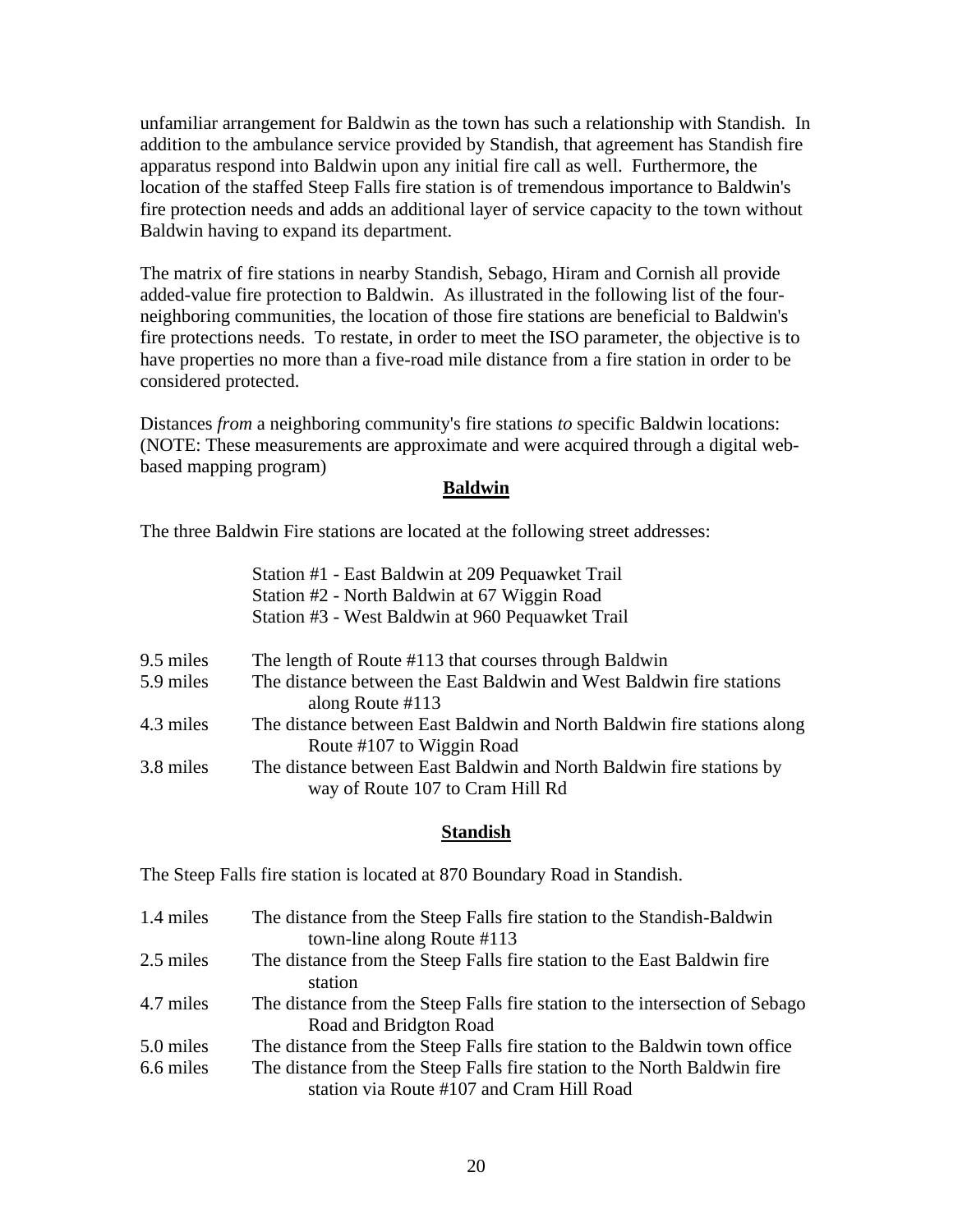#### **Cornish:**

The Cornish Fire Department is located at 37 School Street in Cornish.

| 1.5 miles                   | The distance from the Cornish fire station to the Cornish-Baldwin town-        |
|-----------------------------|--------------------------------------------------------------------------------|
|                             | line along Route #5—at the Saco River                                          |
| 3.6 miles                   | The distance from the Cornish fire station to the West Baldwin fire station    |
| $\sim$ $\sim$ $\sim$ $\sim$ | $\mathbf{m}$ is a subset of the set of $\mathbf{m}$ is the set of $\mathbf{m}$ |

5.3 miles The distance from the Cornish fire station to the Baldwin town office

#### **Hiram:**

The Hiram Fire Department is located at 60 Main Street in Hiram.

| 1.4 miles | The distance from the Hiram fire station to the Hiram-Baldwin town line    |
|-----------|----------------------------------------------------------------------------|
|           | along Route $\#113$                                                        |
| 3.4 miles | The distance from the Hiram fire station to the intersection of Wards Hill |
|           | and Douglas Hill Road in West Baldwin                                      |
| 3.9 miles | The distance from the Hiram fire station to the West Baldwin fire station  |
| 7.7 miles | The distance from the Hiram fire station to the Baldwin town office        |

#### **Sebago**

Two of Sebago's three fire stations are proximal to the Baldwin/Sebago town-line.

Station #1 is located at 406 Bridgton Road Station #2 is located at 242 Sebago Road

| 2.1 miles | The distance from Sebago fire station #1 to the Sebago-Baldwin town-line<br>along Bridgton Road                             |
|-----------|-----------------------------------------------------------------------------------------------------------------------------|
| 4.5 miles | The distance from Sebago fire station #1 to the North Baldwin fire station<br>along Bridgton Road                           |
| 4.9 miles | The distance from Sebago fire station #1 to Graffam Road in West<br>Baldwin by means of Douglas Hill Road                   |
| 1.0 miles | The distance from Sebago fire station #2 to the Sebago-Baldwin town-line<br>along Route #11                                 |
| 2.9 miles | The distance from Sebago fire station $#2$ to the intersection of Routes $#11$<br>and $\#107$ along Route $\#11$ in Baldwin |
| 3.6 miles | The distance from Sebago fire station #2 to the North Baldwin fire station<br>along Route #11 and Route #107                |
| 4.8 miles | The distance from Sebago fire station #2 to the East Baldwin fire station<br>along Route #11                                |

The purpose of reviewing the distances between fire stations, to include those in neighboring communities, is to portray the benefits that the collective distribution of stations provides the entire region and not just the individual communities. Some areas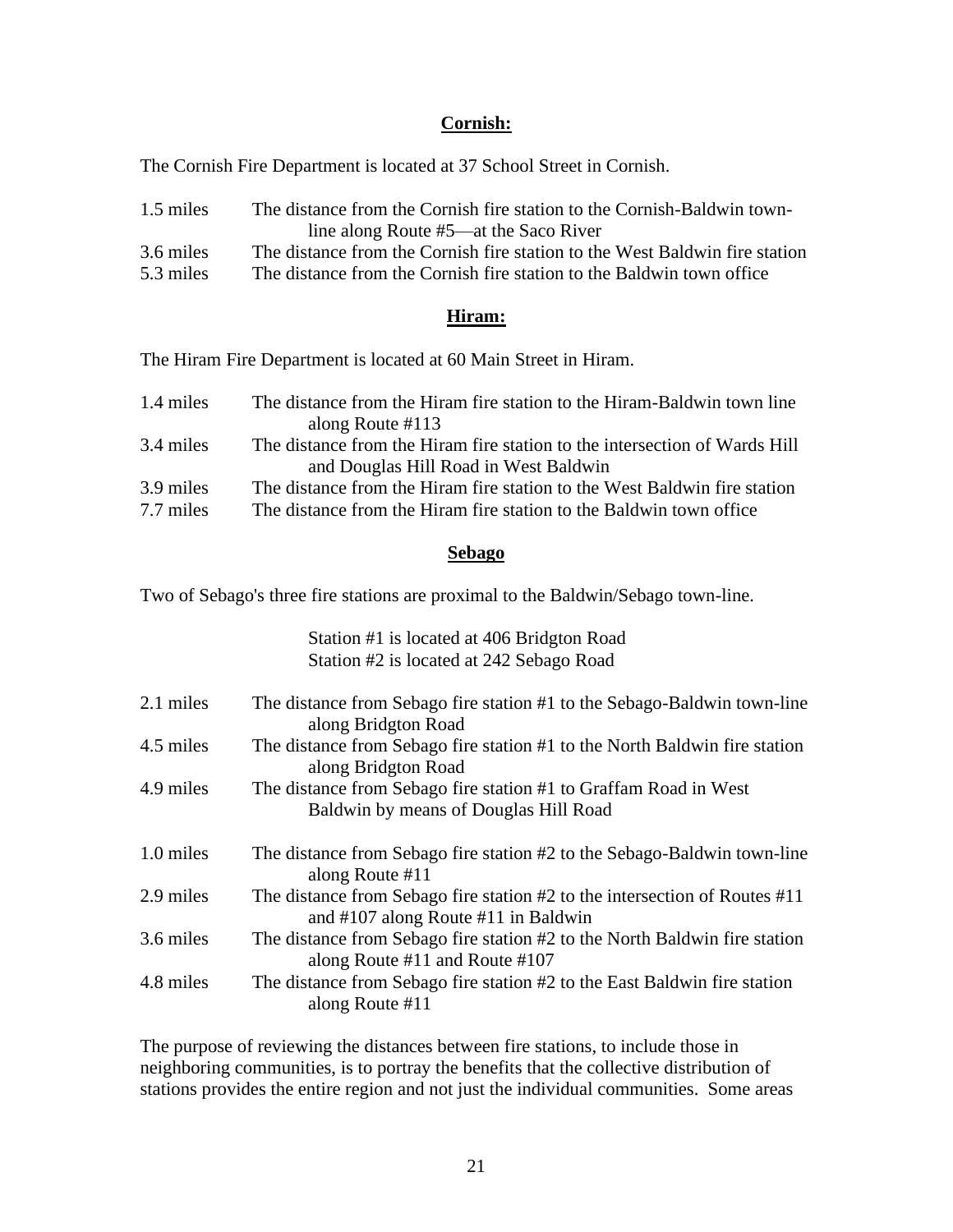of one town can be accessed by responding fire apparatus from a neighboring community perhaps sooner due to specifically to travel distance. This is greatly evidenced in parts of Baldwin when considering the placement of the ring of stations circling Baldwin.

When the ISO reviews the fire suppression capabilities of a community, the location and the relationship amongst those fire departments can be beneficial with regard to the setting of fire insurance premiums, providing they work in collusion with one another. More and more communities are adopting "Memorandums of Understanding's" (MOU's) that define inter-local government agreements regarding the delivery of certain services, and to say again, the value of "Automatic Aid" is but one of those tangible benefits.

Should the community decide to downsize to just one fire station in Baldwin from three will present challenges, and at the same time, yield dividends. This would cause a major shift away from how the fire department has operated for decades. It will take careful planning and buy-in from the fire fighters themselves, and Baldwin citizens alike.

#### Option #2 - Blend new with old approach

The town would construct a centralized fire station and retain the North Baldwin station. This recommendation would have a new facility built somewhere along Route #113 that would allow for the merging of both personnel and capital assets from the East and West Baldwin fire stations.

Although the North Baldwin fire station is outdated and lacks the features found in new facilities, the town may want to continue operating a single engine from here. This consideration would in effect act as a placeholder as the town pares the number of fire stations and builds one new one. Over the course of several years into the future, the town could gauge the effectiveness and the need of retaining, improving, replacing or decommissioning the fire station in this section of town, which should become evidential.

#### Option #3 - An ideal approach

The town would construct two new buildings and close all three current fire stations. A new station would be built somewhere within the West Baldwin precinct along Route #113 in the vicinity of the Route #5 intersection. A second station would be constructed in the East Baldwin district along Route #11/107 towards the Sand Pond Road intersection. One of the two new buildings would be designed as the central station, while the other as a substation. This option would essentially combine the East and North Baldwin stations into one new facility, while a replacement for the west would be built on a new repositioned site.

## Synopsis

Although any of these options would reshape the manner in which the department has operated since the inception of the three separate fire companies generations ago, the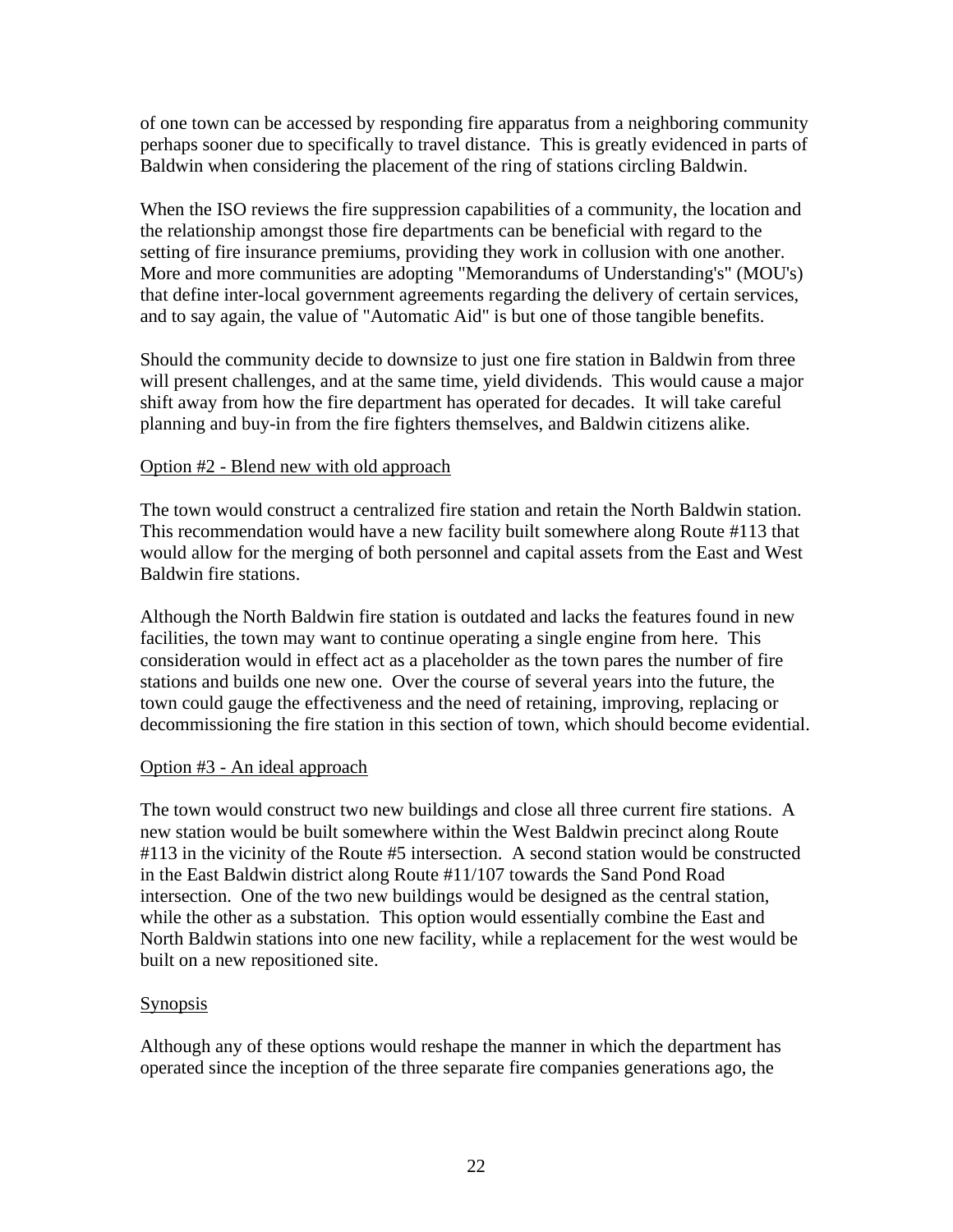need to streamline fire department operations by working from modern, efficient and high-quality facilities is vital to the Baldwin Fire Department's effectiveness.

The point of this account is to show that there may be an opportunity to realign the arrangement of fire stations in Baldwin. But in order to move forward with any plan to construct new facilities in different locations, it is imperative that any programming includes an enhanced understanding and commitment by all involved parties that sharing a common goal with a keen interest in economies of scale be a guiding principle. As part of any consideration in reshaping a fire department and particularly when readjusting fire station locations, a more universal scope of the arrangement should play a strong part in those deliberations.

One only has to look at the mutually beneficial relationship between the towns of Scarborough, Gorham, Windham and Standish with respect to their affiliation in the delivery of fire and EMS services to realize collaboration can be successful and competent.

#### **Fire Apparatus Replacement Programming**

The town has been responsible for the replacement of five pieces of apparatus: three pumpers and two tankers. The West Baldwin Fire Company purchased squad #3 with its own funds years ago, and the town acquired the two forestry trucks through a government surplus program. The town has reserve accounts for specific purposes, which to a degree follows the intent of Baldwin's Capital Investment Plan (CIP). The fire department has endorsed a strategy of cycling apparatus out after 30 years of service and there is a dedicated reserve account that is replenished periodically for purchasing new vehicles.

One facet of Baldwin's plan to replace apparatus in the future may be influenced by the direction the town chooses to follow regarding the number of fire stations it may build, maintain and operate. Whether Baldwin operates from one, two, or even three fire stations, the configuration of the fleet of apparatus will correspond with the number of stations from which the town will eventually operate.

#### Priority #1 Dispose of Forestry #1

The town of Baldwin has two similar government surplus trucks that were converted for forest fire fighting purposes. There is however, glaring differences. Forestry #1 is a four-wheel drive truck that carries 300 gallons of water whereas Forestry #2 is a six wheel drive unit and carries in excess of 1,000 gallons. The town should hand-off the less purposeful truck to another community, dispose of it in whatever manner the town chooses, or follow any compulsory guidelines that were accepted when the town took ownership of the vehicles.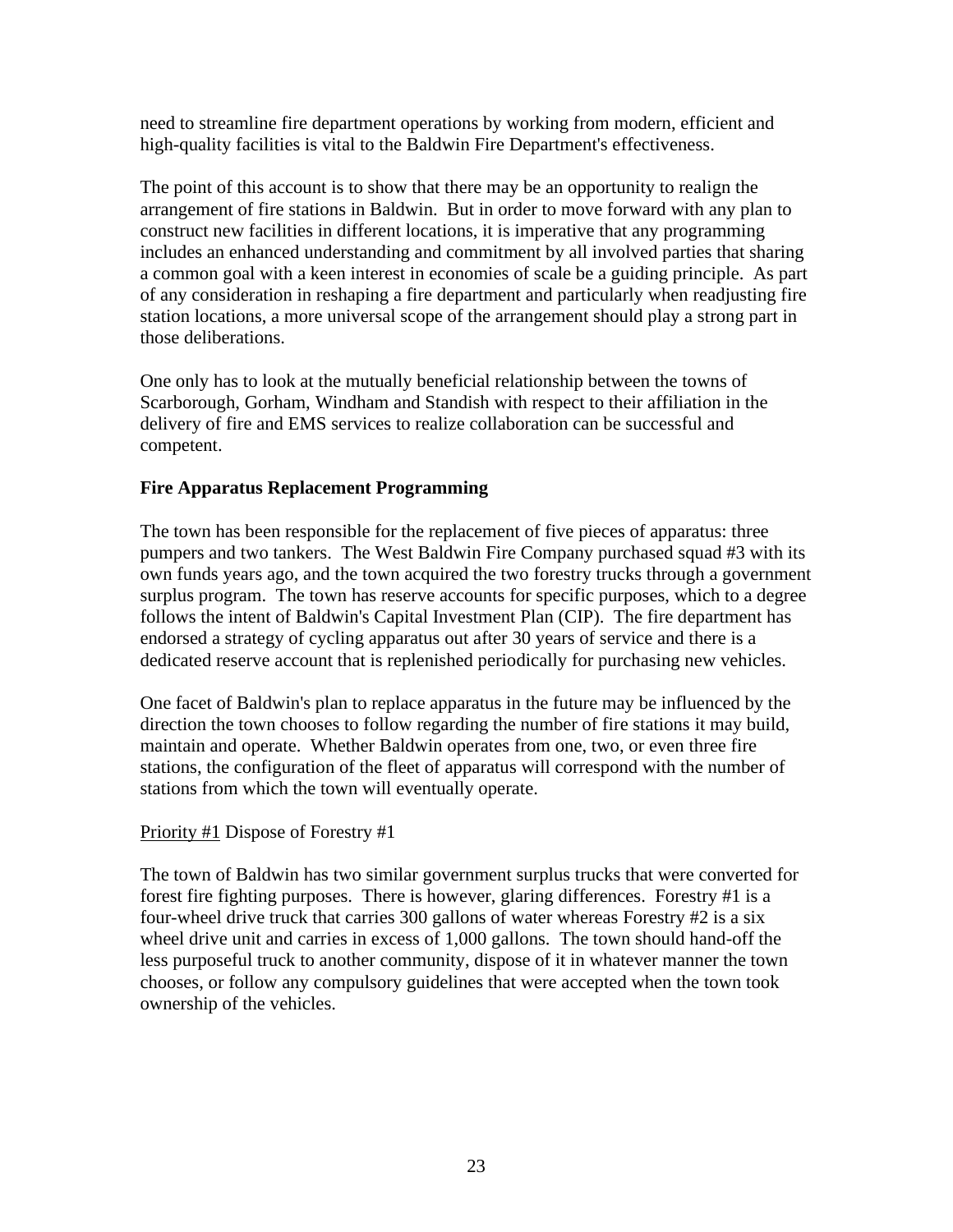#### Priority #2 Remove Squad #3 from service

To stay in sync with a phased approach of cycling out the oldest fire truck, Squad #3, after 31 years of service life would be next in-line. Squad #3 is in actuality a pumper although the department reclassified it as a squad when it was relegated to a different function. The truck does carry the department's secondary set extrication tools, traffic control signage, and two-Self Contained Breathing Apparatus (SCBA). Some of the functions associated with this vehicle should be transferred to Engine #4, the pumper housed alongside Squad #3 at West Baldwin. Engine #4 has only two SCBA and according to ISO and NFPA, a fully compliant engine company should have a minimum of four. The set of extrication equipment should also be transferred if there is sufficient compartment space. As for off-road duties associated with wildland fire fighting, the department's forestry apparatus should be assigned those types of incidents.

Priority #3 Replace Squad #3 and Forestry #1 with one new multifunctional unit.

In place of these two apparatus, the town should consider acquiring a smaller more versatile multifunctional vehicle that can achieve many of the functions both the squad and Forestry #1 were assigned. The recommendation is to procure a heavy-duty fourwheel drive, standard size pick-up truck chassis with a utility style body. The town would also purchase a wildland fire fighting skid-unit. These skid-unit modules can carry as much as 300 gallons of water and can be removed and stored off-season. This "utility" truck would also carry some the department's traffic control signage, and other equipment that may not be included in any of the pumper's inventory.

#### Priority #4: Plan to replace Engine #1 within the next five years

If the town has not scaled back the number of fire stations within a prescribed time frame, the need to continue with current apparatus replacement plan should be followed. Engine #1 is a conventional pumper and will be 30 years old in 2027. The proposed replacement for engine #1, which is currently assigned to the East Baldwin station, should be designed as a rescue-pumper. The basic premise of a rescue-pumper is to achieve the maximum amount of storage space on a single vehicle designated as a dual-role truck. The new apparatus would not only be used to suppress fires, but to carry the array of extrication tools and equipment needed at motor vehicle accidents.

The current Engine #1 does carry extrication equipment but the truck has limited capacity due to its design characteristics. A rescue pumper would offer more compartment space and adaptability that may be desirable as the mission and methodology of the fire department morphs in the coming years. The overall dimensions of rescue pumpers are usually larger in-scale when compared to conventional pumpers. For Baldwin, the constraints of the current East and West stations may be an impediment to housing a rescue pumper.

*Abstract: Should the town decide to remove squad #3 and Forestry #1 from service and replace it with one new vehicle, this would downsize the fleet from eight to seven pieces*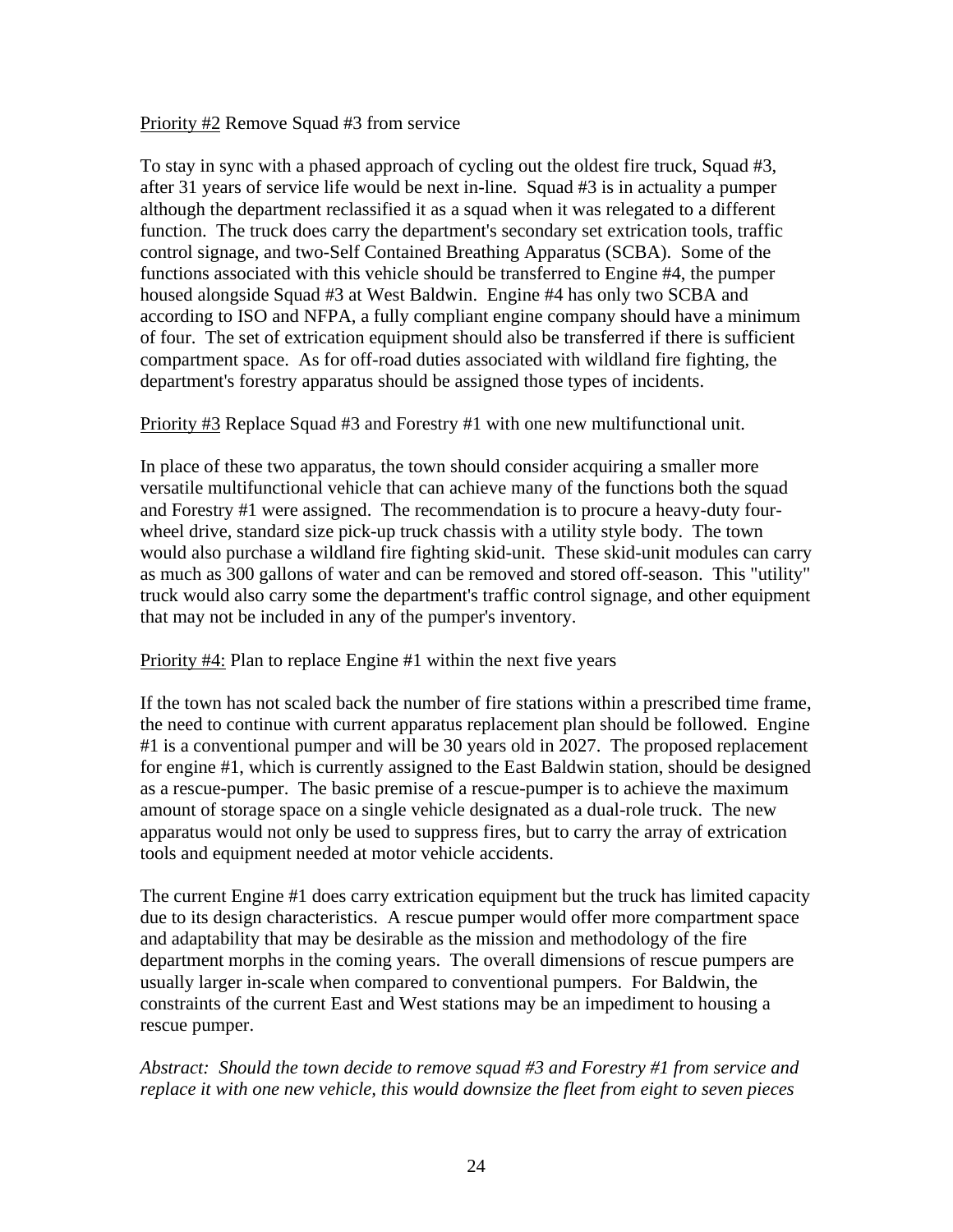*of apparatus. If the town decides to construct one new fire station and decommission the three current ones, there may be an opportunity to forgo replacing one engine in the future. This would further downshift the rolling stock to just six pieces, with having two pumpers, two tankers, one multifunctional vehicle and one forestry unit. In the distant future, when the time comes to replace the two tankers, they should be designed as combination pumper-tankers. The optimal number of apparatus would stand at six, as described, whether operating from one or two stations at this place in time.* 

#### **Consider revising the remuneration program**

Members of the Baldwin Fire Department are classified as on-call municipal employees and are paid once a year in December for the hours they are engaged in department activities. Although it is understood this has been the preferred method of compensation by the majority of the fire fighters, the town may want to offer the option to pay personnel more frequently, perhaps quarterly. The rationale supporting this recommendation is to attract newcomers and to retain all personnel. More frequent sequencing of imbursement may help personnel with their financial needs over the course of a 12-month period. In essence, structure the department as a part-time job.

Currently, there are two wages grades within the department, with a base rate of \$12.15 for non-certified personnel, and \$14.65 per hour for credentialed fire fighters. At the end of budget years 2020 and 2021, the fire department did not expend more than \$10,000 of the \$22,000 allocated the "Fire Fighter Training Account." Any residual remaining at the end of the year is not carried forward, but is transferred to the town's General Fund.

In reviewing the amount of money dedicated to the training and wage account, and the fact that almost one-half of the appropriation went unexpended, the question arises as to whether the rate of pay could be increased without triggering any negative financial impact on the town's budget. There appears sufficient capacity in the account to absorb a higher rate of pay. The minimum hourly wage in Maine for 2021 was \$12.15 per hour, and in 2022, the rate goes to \$12.75, and in 2023 it goes to \$15.00 per hour. This recommendation urges using a scale that exceeds the state mandated minimum wage as a base rate. Once more, trying to find solutions to retaining and attracting fire fighters will likely require a variety of perks, with adequate compensation being part of that strategy.

The town's administration should stay abreast of what other fire departments are paying their fire fighters and use that as a guide to achieve parity. As an example, the town of Standish currently pays their on-call personnel who are certified as a Fire Fighter I, \$15.02 per hour, and a Fire Fighter II earns \$15.79. A basic fire fighter earns \$12.85 and member who is assigned as a fire-police (traffic control) is compensated at \$14.18 per hour. The rate of pay for Sebago personnel is \$15 for an exterior fire fighter and \$17 for a qualified interior fire fighter.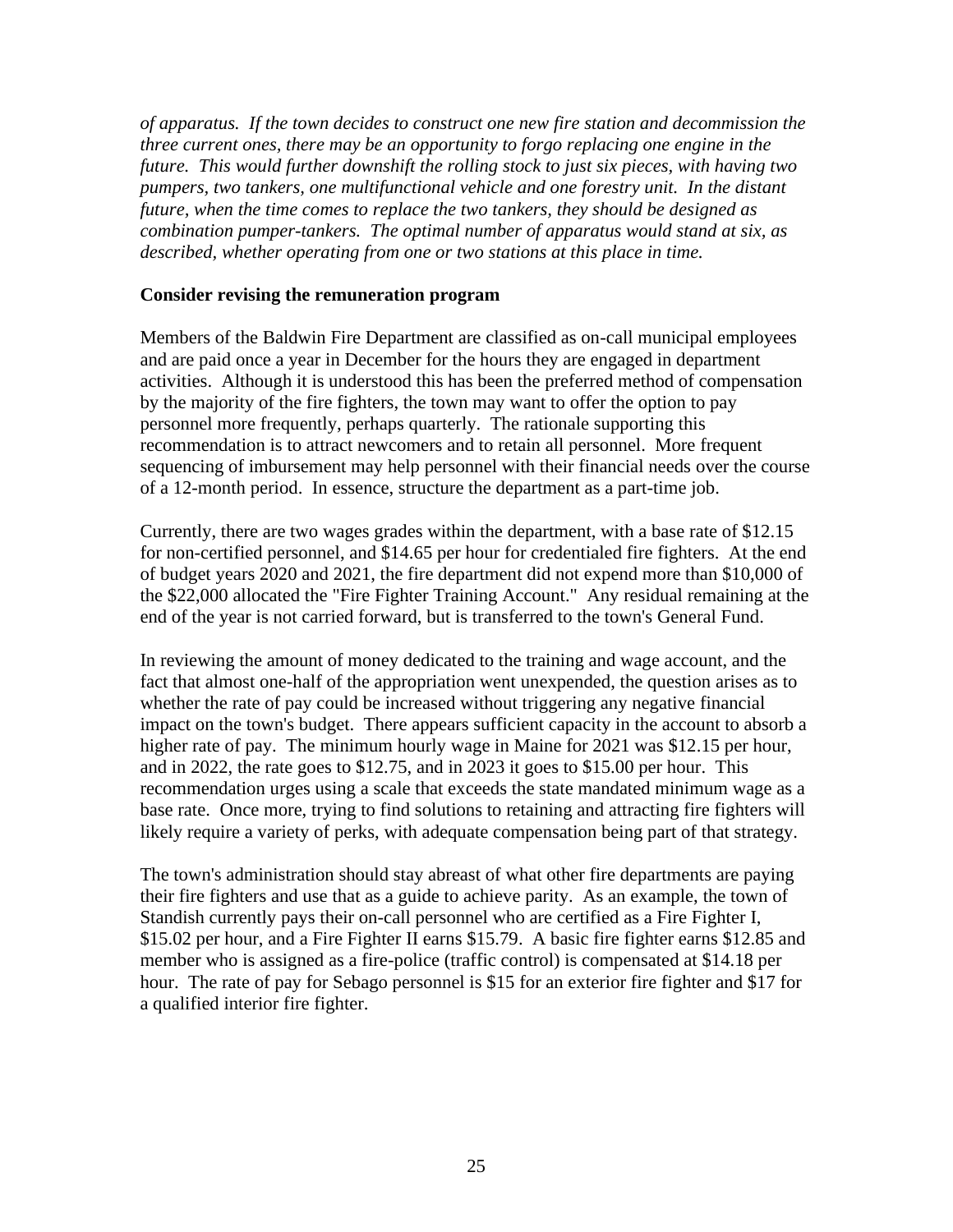#### **Job Descriptions**

Baldwin has adopted a range of titles that fit the various job functions required to effect prudent emergency incident operations and systematic department management. As such, those titles include; chief, assistant chief, captain, lieutenant, interior fire fighter, exterior fire fighter, attendant, support, fire/police and driver/operator. It appears there are only two written fire department job descriptions, that of fire chief and fire fighter. During research for this project, several documents referred to district chiefs, although it is likely these are no longer valid.

A complete set of job descriptions need to be written that depicts the various roles and responsibilities of all personnel. Each position within the Baldwin Fire Department's chain of command must have a written job description that defines the position's job function, responsibility, required qualifications, and any other attributes deemed appropriate.

One particular issue that should be considered regarding the fire chief position is to assign the chief as the town's liaison to oversee the delivery of ambulance service to Baldwin. The chief has a working relationship with the Standish fire chief and any communications between Standish and Baldwin regarding the ambulance could filter through the fire chief.

Although there is an assigned assistant fire chief, there is no job description outlining the function of the second in command. There is need for a training officer, which in many departments is assigned to a chief officer, and in the case of Baldwin, the assistant chief could be assigned the responsibility of devising, implementing and delivering a quantitative training program.

The term "division of labor" is described as "the separation of work into a number of tasks, with each task performed by a separate person or group of persons." A good example of this practice within the Baldwin Fire Department is the position of "Station Captain." Here again, a job description does not exist for this position, but in all likelihood there are expectations.

The fire department administration, perhaps in conjunction with the Board of Selectmen, should revise the two currently in-place job descriptions and add those that are missing. The objective would be to associate the various talents and levels of knowledge, skills and abilities of the diverse make-up of the department, and to ensure there is a place within the organization's flow chart for all levels of interest and capabilities.

#### **Consider reclassifying the position of fire chief to part-time**

The municipal fire chief in Baldwin is defined as a stipend position. This means the chief is paid a flat annual rate and there is no set number of hours the chief is expected to perform his or her duties each week. To adequately meet the intentions of a proposed rewritten job description, and to undertake any short and long-term fire department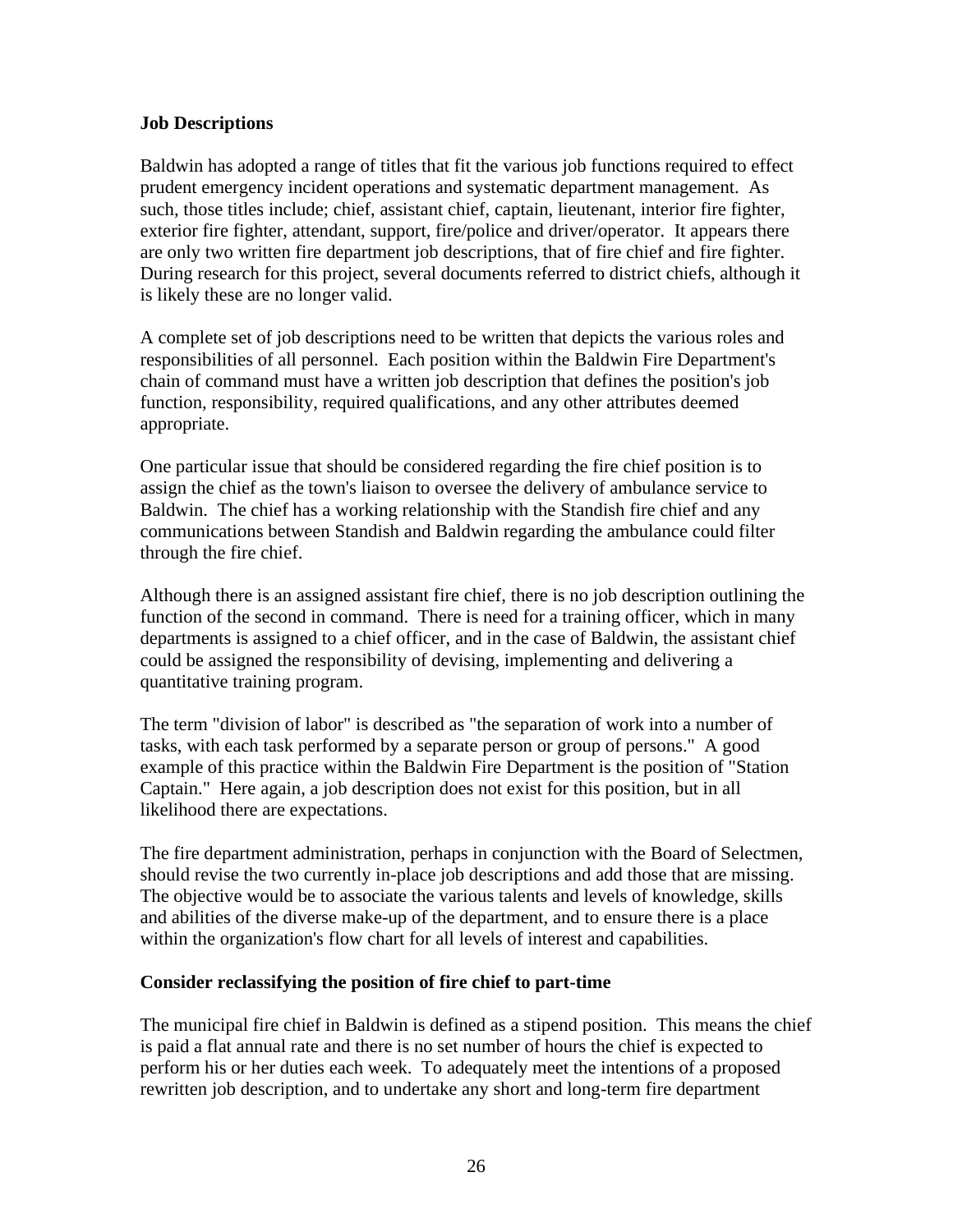planning, let alone handle the day-to-day operations and administrative functions, the town may want to deliberate revising the position. With an increasing workload demanding more time to ensure accountability and compliance with the associated responsibilities and mandates, a more structured work schedule with established goals and objectives should be considered. Upgrading the position should provide a definitive allotment of time per week in an effort to accomplish strategic goals and objectives. This recommendation would allow for enhanced program management, visibility, and accessibility. It would also provide adequate time to attend professional development programs, and to work alongside other town employees and administrators, etc.

The fire chief's current annual stipend is set at \$8,000. This budgeted item includes an additional sum to pay the town's share of federal payroll tax (FICA). The stipend amounts to \$153.85 per week, and if one were to consider what this equates to using the 2023 minimum wage of \$15, that would allow for 10.25 hours, or approximately 7.75 hours at \$20 per hour of dedicated time per week. To reiterate, the chief does not or is not allowed take the hourly wage, which is allocated to all others.

Much of a fire chief's time is dedicated to myriad administrative functions that are not always noticeable. Most chiefs who are intrinsically involved in the management of their department and strive to move the organization forward put in far more time than they are compensated for.

At some point in the future, Baldwin should review and scrutinize the position of municipal fire chief to determine if there should be adjustments made in the expectations of the office and whether the compensation is just. With the issuance of this report, in all likelihood, the workload for the chief will exceed the current output should the town commit to making improvements in the fire department.

## **Emergency Management**

In an effort to streamline administrative and operational functions, the town should consider merging Baldwin's Office of Emergency Management within the framework of the Baldwin Fire Department. The fire department has certain resources that can be made use of in addressing incidents that come under the purview of emergency management. Invariably, fire departments are usually called upon to assist with town-wide incidents that fall under the direction of the local EMA director. A single, interconnected agency would put everyone on the same page.

It is unclear as to the yearly activities of Baldwin's Office of Emergency Management as there was no information found within the most recent annual town reports. Should the town consider revising the fire chief position to part-time, dovetailing the duties of the emergency management director within the office of fire chief may further justify the benefit of such a realignment of duties.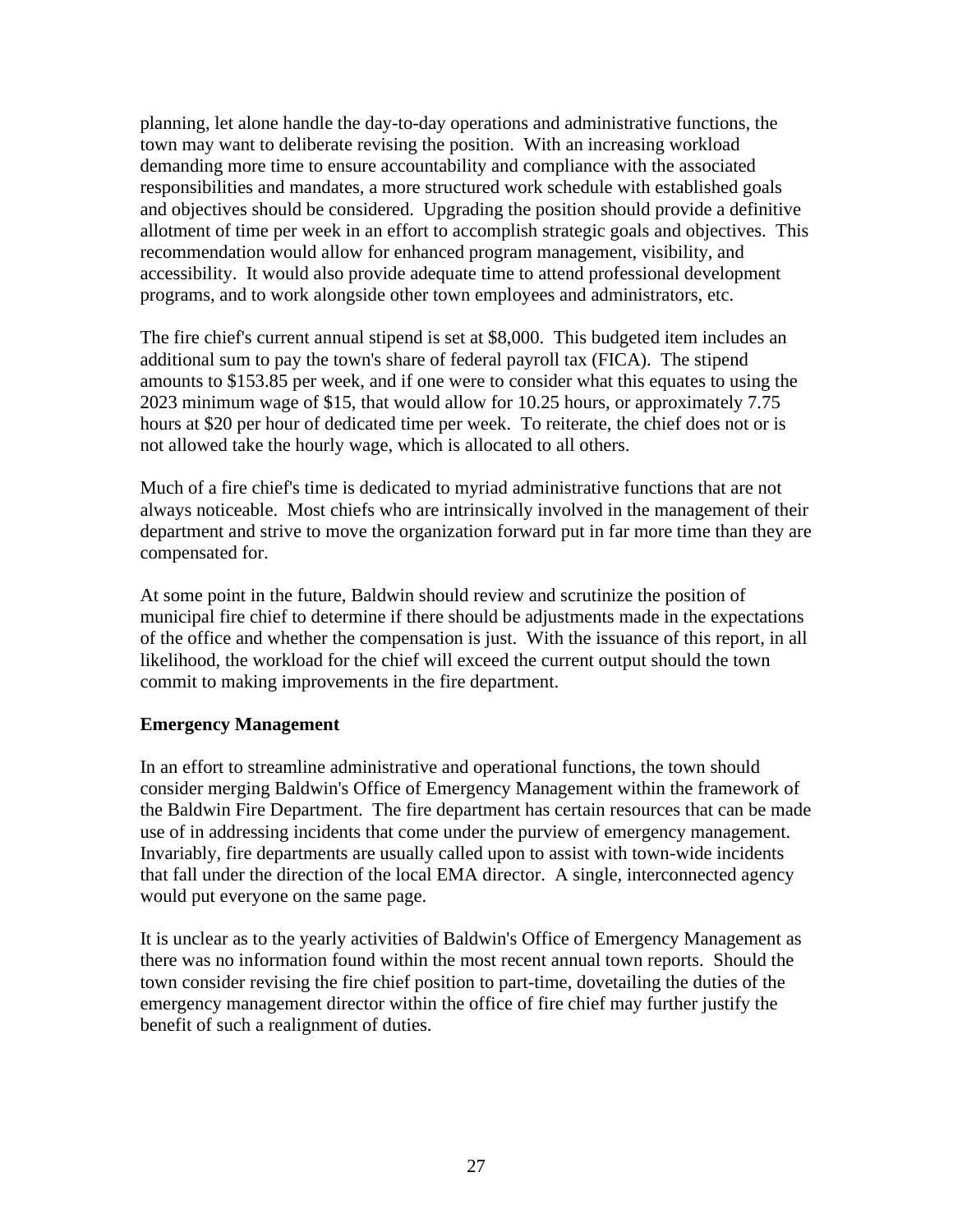#### **Support the adoption of a statewide Length of Services Award Program (LOSAP)**

The 130th Maine Legislature, the bill LD 1083, entitled "An act to attract and retain firefighters and Emergency Medical Services through the Maine Length of Services Award Program," is moving through the Maine legislative channels that would provide a statewide annuity based retirement program for volunteer, on-call, and per diem fire fighters and emergency medical technicians. Seen as a potential aid in enlisting new and keeping hold of the current troupe of emergency first responders for the long-term, this endeavor may entice people to remain active in their local department knowing there is a financial reward at the end of their community service.

Laws in at least 40 states authorize LOSAP plans and nearly 20% of the volunteer firefighters in America participate in some form of LOSAP. Most follow a model, which involves an annual minimum of training and service hours, with financial credit given toward a LOSAP program. After receiving a minimum number of years of credit, and beginning at a specified age, the volunteer is eligible for a monthly annuity.

The program will establish a statewide pension type program under which Maine volunteers will be paid "length of service awards" for performing qualified services. The term "qualified services" are defined in the bill as firefighting and prevention services, emergency medical services, and ambulance services. Under the program, volunteers will have a program account which will be credited with an annual contribution as of the end of each year during which the volunteer participated in a minimum required level of volunteer activities set forth by the Maine Length of Service Award Program Board of Trustees.

When a volunteer reaches the age of sixty, and has attained a vested status in the program—met the minimum requirements for at least five years—he or she will be paid the contributions credited to his or her program account, plus the net investment income earned on those contributions.

Members would also have to pass all physical requirements set in place by the Authority Having Jurisdiction (AHJ). If during any year a member did not meet requirements then that year would not be counted as usable time. In addition, training must include the mandatory set forth by the Maine Bureau of Labor Standards (MBLS). The terms volunteer, paid on-call and per diem are synonymous with regard to the LOSAP program.

Fire fighters from the towns of Berwick and North Berwick, Maine have been enrolled in a LOSAP retirement program offered through the Volunteer Fireman's Insurance Services (VFIS) for many years. These programs are afforded the fire fighters by their individual communities and are not part of any statewide program.

*(Note: Alna, Maine {population 710} At the March 26,2022 town meeting, voters approved \$18,000 to establish its own LOSAP with the expectation of integrating their program with that of the State of Maine's once it is fully operational)*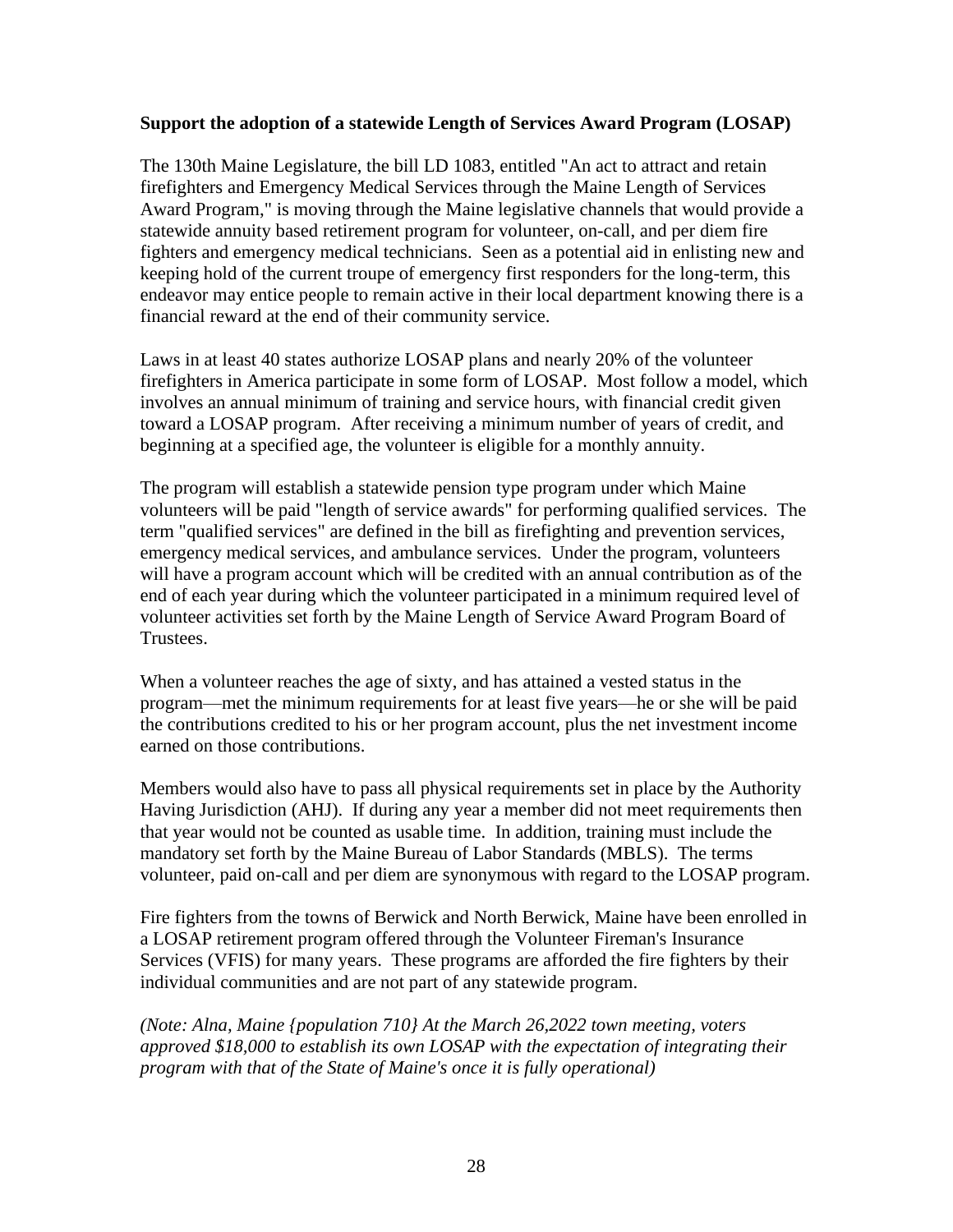#### **Restart a junior fire fighter program**

The Baldwin Fire Department had implemented a junior fire fighter program, however, the program is not currently operational. The National Volunteer Fire Council's junior fire fighter program supports fire departments by fostering relationships and engaging youth in learning about and ultimately becoming members of fire and rescue departments. The program serves as an umbrella for junior fire fighter programs nationwide to promote youth participation within the fire and emergency service community. It is crucial to attract people into the emergency services while they are young so that they form a lifelong connection, whether as a first responder or as a community supporter.

Junior fire fighter programs give our nation's youth the chance to learn about local fire departments in a safe, controlled, educational, and enjoyable way and provide them with valuable life skills such as teamwork, leadership, responsibility, and commitment. It also provides the department with non-operational support and a powerful recruitment mechanism.

To implement a junior fire fighter program would require selfless individuals who are or have been members of the fire department willing to dedicate time and effort to such a cause. If and when Baldwin decides to construct a replacement fire station, a new facility may present significant appeal and draw the youth of Baldwin to join as junior fire fighters.

#### **Ensure the equipment carried aboard all fire apparatus is compliant with NFPA 1901, the standard for Automotive Fire Apparatus**

This National Fire Protection Association (NFPA) standard lists the minimum type of equipment that must be carried aboard fire trucks. ISO has adopted this standard and in order to achieve their highest score in this specific area, the fire department should reference the standard and make every effort to meet the criteria.

#### **Static Water Sources**

The fire department has identified numerous water sources throughout Baldwin that can be accessed and used to draft water from in the event of a fire. These sources need to be maintained and on occasion, repaired. In the future, the department may identify additional bodies of water that could be included for fire suppression.

Currently, the town does not allocate any funds in the budget for this purpose. It is recommended that a line-item be added to the fire department budget for the purpose of maintaining, repairing and installing "dry hydrants" and "draft sites." The allocation should be established so that any unexpended funds from one year are carried forward to the next. Rural water supply from a number of sources in communities like Baldwin is an absolutely essential commodity that requires focused attention.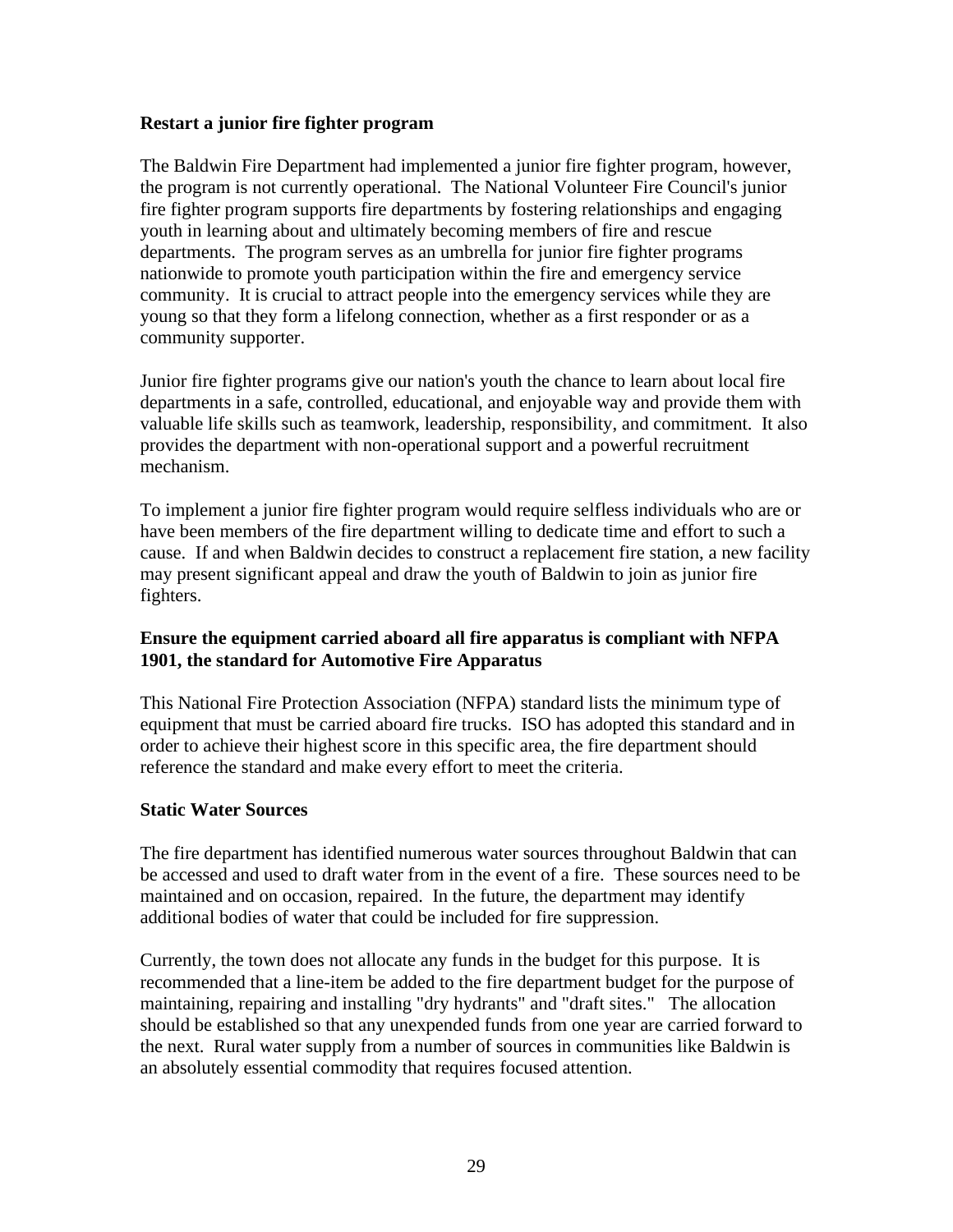## **Alternative Water Supply**

The town should attempt to develop, practice, apply, and quantify a "Alternate Water Supply" strategy that meets the ISO/s objectives." The Fire Suppression Rating Schedule (FSRS) recognizes alternative water supply systems, including dry hydrants, suction points, large-diameter hose relays, and hauled water using tanker shuttles. There may be an opportunity to improve upon the town's Public Protection Classification (PPC) if the fire department can deliver water from a static source to a scene of a fire by adhering to ISO's prescribed metrics.

The water delivery system must be available 365 days a year and provide 250 gallons per minute (gpm) for a two-hour duration within five minutes of the arrival of the first apparatus. If a community uses a dry hydrant or suction supply point, ISO may need certification of the water capacity available during a 50-year drought cycle — by a statecertified professional — and many state and local governments have geological engineers or hydrologists who can provide that information. A good place to start is with the local department of environmental conservation. ISO treats suction points — with or without dry hydrants — in the same way it treats standard fire hydrants. Any property within 1,000 feet of a creditable suction point may be eligible for a protection class better than Class 9, provided the building is within five road miles of a responding fire station and the community has obtained 20 percent credit or more under the Fire Suppression Rating Schedule.

ISO may extend credit beyond 1,000 feet of a fire hydrant when the company uses largediameter hose — if the fire department can demonstrate a standard procedure for deployment of hose and establish a relay operation.

To determine the fire department's eligibility for recognition of a tanker shuttle, ISO needs to understand the delivery capability of each apparatus. ISO considers the following:

- Fire-site pump capacity
- Drop-tank capacities
- Distance of responding apparatus from the fire station to the fire site
- Distance of responding supply pumper to supply site
- Distance from the fire site to the supply site
- Amount of water carried by apparatus
- Discharge rate of water supply apparatus
- Fill rate of water supply apparatus
- Quantity of water available and the rate available from the supply source
- Set-up times

The procedure for determining the system's capability involves running a timeline analysis. ISO considers apparatus arrival times, travel times, discharge rates, fill rates, fire flow at the fire site, wait times for apparatus to fill or discharge their water supply, and supply delivery capability.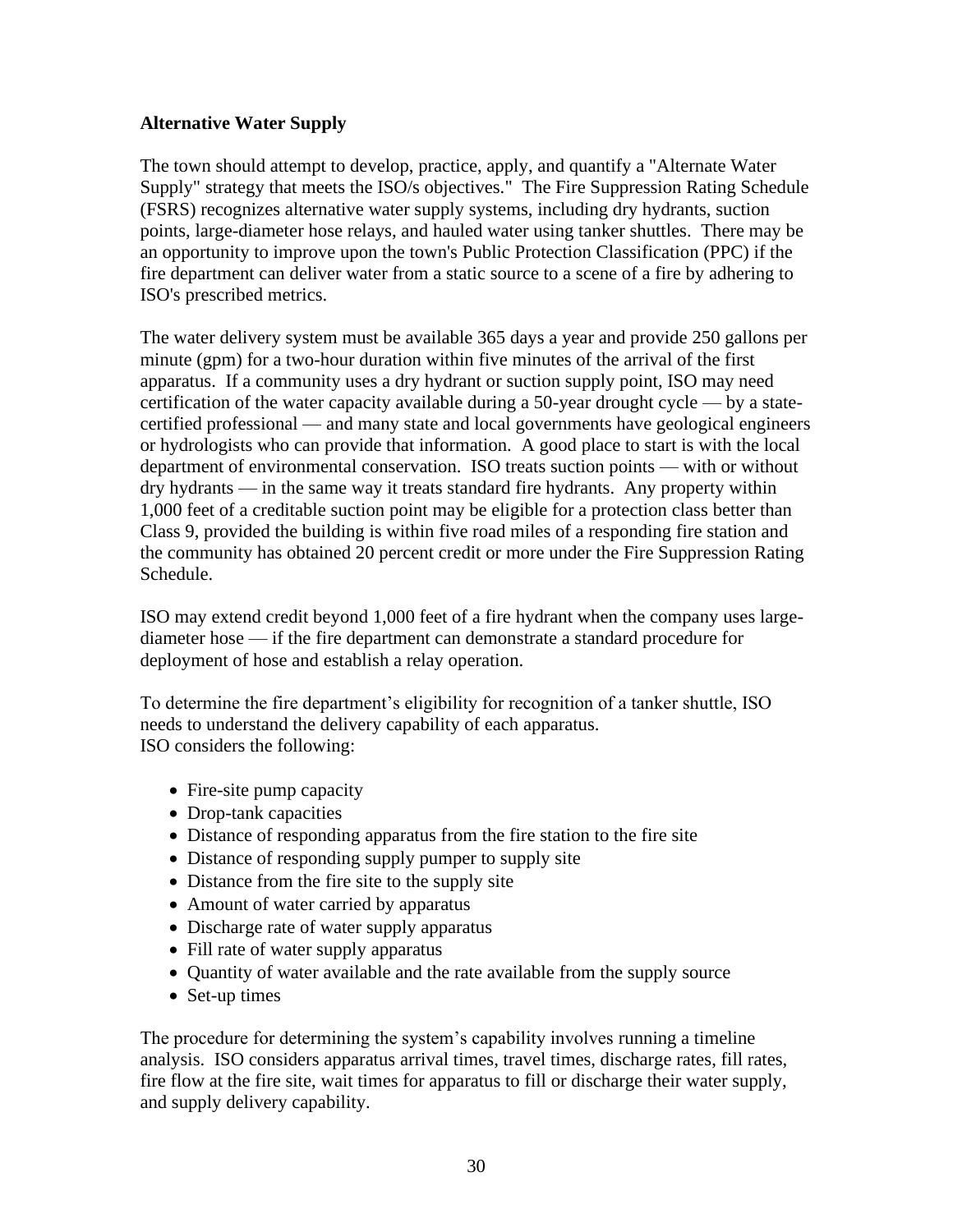As an example, the town of York, Maine which is comprised of 56 square miles, achieved a PPC of "4" across the entire community when it proved to ISO its ability to deliver sufficient fire flow in the non-hydranted areas of town. A number of other Maine communities have also achieved improved PPC with demonstrating a rural water delivery evolution that meets the intent of ISO's alternative water supply criteria. This may seem a daunting project, however, undertaking a long-term approach in achieving this benchmark may yield significant benefits not only to Baldwin, but Baldwin's neighboring community's. To pursue this opportunity to improve upon Baldwin's ISO rating will unequivocally require those nearby fire departments be part of the strategy.

## **Incorporate NFPA #22; the standard for Water Tanks for Private Fire Protection, and NFPA #1142; the standard on Water Supplies for Suburban and Rural Fire Fighting within the Town of Baldwin's Subdivision Ordinance**

In an effort to ensure that static water sources identified for fire protection meet certain standards, the town should consider the inclusion of these two National Fire Protection Association documents that are focused on rural water supply.

The town's subdivision regulations of 2001, has a provision regarding water requirements for fire suppression. The provision is found on page #48, Article #12 - Design Guidelines, Section 12.1 - B. Fire Protection, items 1, 2 and 3. This requirement should include the full text found within NFPA #22 the standard for Water Tanks for Private Fire Protection as a guiding principle. The standard provides for the minimum requirements for the design, construction, installation and maintenance of tanks and accessory equipment that supply water for private fire protection.

Another related standard is NFPA #1142; the standard on Water Supplies for Suburban and Rural Fire Fighting. This standard identifies a method of determining minimum requirements for alternative water supplies for structural fire fighting purposes in areas where the authority having jurisdiction (AHJ) determines that adequate and reliable water supply systems do not otherwise exist.

An adequate and reliable municipal-type water supply is one that is sufficient every day of the year to control and extinguish anticipated fires in the jurisdiction, particular building, or building group served by the water supply.

## **Certified First Responders**

The town of Baldwin relies upon the Standish Fire and EMS to treat and transport the sick and injured from Baldwin. Although the town's fire fighters are not intrinsically involved with providing EMS, there may be times they would be requested to assist the ambulance. At some time in the future, it may behoove interested members of the department to become trained to the basic first responder level. The strain on EMS provider services is impacting ambulances services across Maine. As a default, when ambulances are tied up attending to calls, fire departments that are not usually involved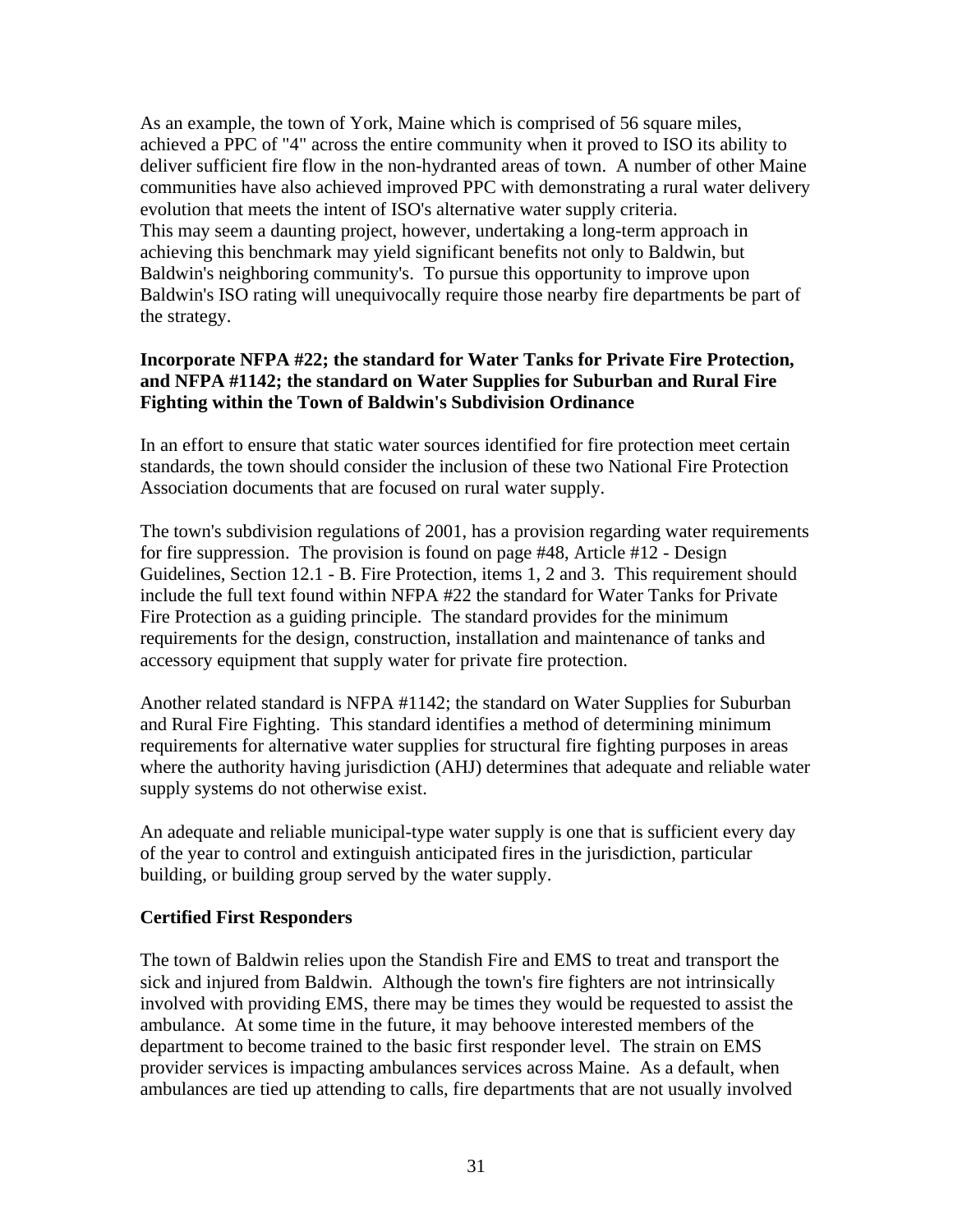with treating the sick and injured are being thrust into action, with many not fully prepared to address the issue.

## **Baldwin Fire Department Policy Statements**

The department has a compendium of "Standard Operating Procedures" that are compiled in a policy manual. Universally, policy manuals are considered an ever-evolving, continual work in progress. Baldwin has a solid foundation of SOP's. The department should continue its efforts to remain current with any additions or revisions to its policies. As a recommendation the following areas of operation should be considered.

- Swift and cold water rescue operations
- Structural fire fighting operations
- Wildland fire fighting operations
- Hazardous Material Response
- Emergency Medical Response (assist the ambulance/first responder)

## **Develop a public-private partnership with local businesses whose employees are oncall first responders or may be interested in joining the Baldwin Fire Department**

The Town of South Berwick, Maine crafted a unique relationship with at least one local business, reimbursing the employer for any time one of its employees leaves work and responds to emergency calls for the South Berwick Fire Department. The employee continues to receive his/her regular wage from their place of business, plus earn his/her fire department wage.

This town-initiated program is in place for its own employees as well. Several town employees such as highway department personnel can leave their regular assignment and go to the fire call, all while remaining on their regular payroll, plus receiving their hourly fire department wage. This arrangement has been viewed as a cost effective measure ensuring a viable on-call system. The South Berwick Fire Department is strictly an oncall department and responds to approximately 350 calls for service annually.

Although Baldwin does not have a sizeable business community to draw upon, this could be attractive to tradesmen or those who work from home. The Baldwin leadership team, and not just the fire department, could work toward developing a "symbiotic" relationship between the business community and the town. The effort here would be to explore what businesses could potentially allow some of their employees who are fire fighters or would be interested in becoming fire fighters to respond to emergency incidents during working hours. To an extent, this would hark back to a time when volunteer fire fighters used to respond to calls from their places of business where production would cease so the fire fighters could respond.

The former Limington Lumber Company, which has recently been acquired by Robbins Lumber, Inc. of Searsmont, Maine, could be such a catalyst for adding additional fire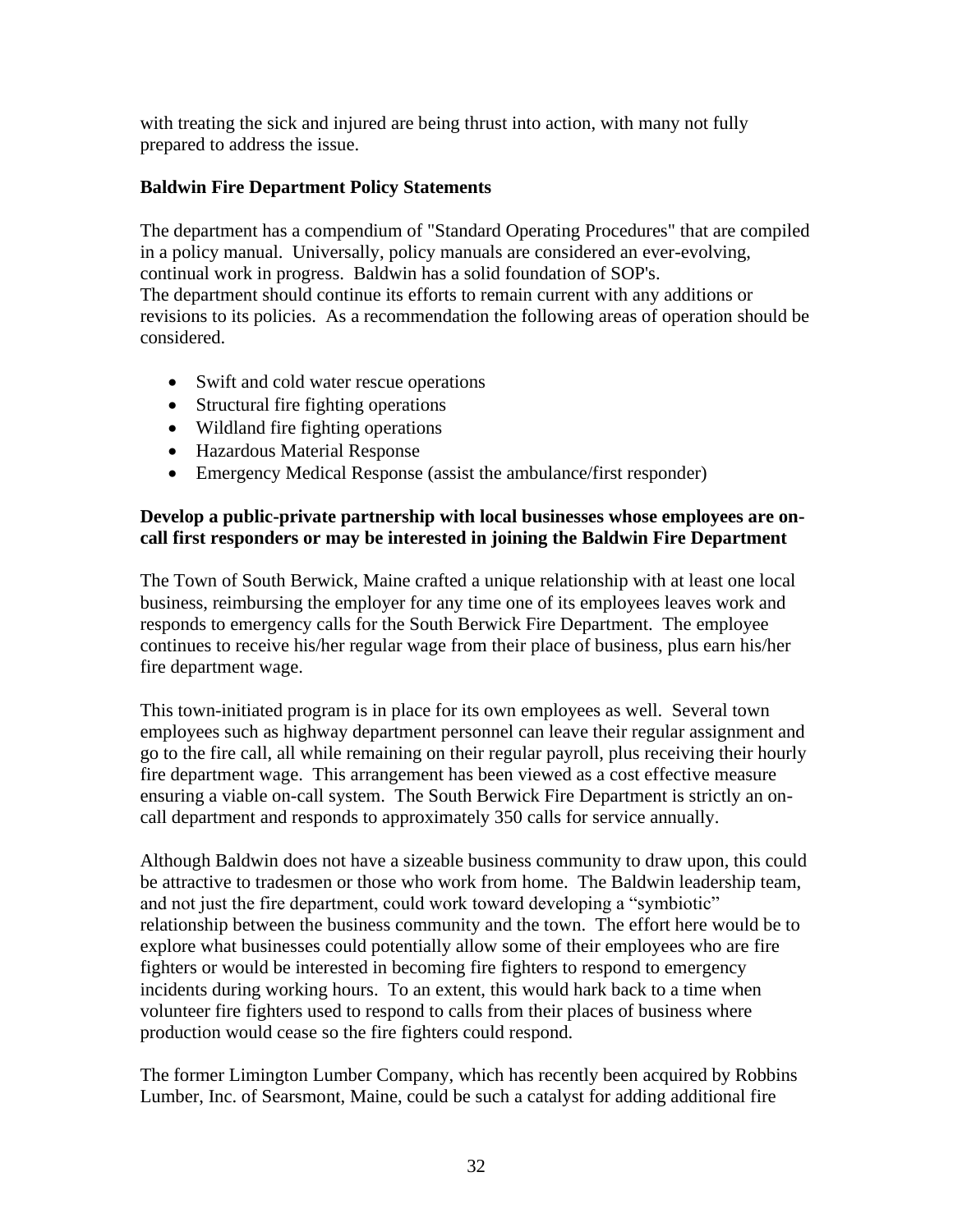fighters to the roster of Baldwin's Fire Department even if only during the workday. The Searsmont plant has a policy that allows employees to leave the workplace to respond to emergencies. Robbins realizes the importance of having a capable fire department as they have facility risks that require adequate protection.

#### **Incentivize public works personnel to become members of the fire department**

Baldwin has a municipal public works department that funds several full-time positions. It is recognized that there are insufficient personnel available in Baldwin to respond to fire department calls for service, especially during the weekday hours. The town could offer incentives to public works employees to become involved in fire department operations. As future potential new hires apply for employment with the Baldwin Public Works Department, a qualified fire fighter, even if it's with another community, could be included as a member of the Baldwin Fire Department. In essence, the employee would be doing double duty should a fire incident occur while he or she was working as a public works employee.

The town has a host of options at its disposal as how to entice employees to be part of the fire department, most which will undoubtedly require additional compensation.

## **Pursue achieving the Maine Bureau of Labor's Safety and Heath Award for Public Employees (SHAPE)**

This award program defers scheduled safety inspections once your workplace is recognized for excellence in safety and health management. The Safety and Health Award for Public Employers (SHAPE) recognizes public sector employers who maintain an exemplary safety and health management system. Acceptance into SHAPE by the Maine Department of Labor, Bureau of Labor Standards is an achievement that distinguishes your organization as a model for workplace safety and health. Upon receiving SHAPE recognition, your worksite will be exempt from programmed inspections during the period your SHAPE certification is valid.

To Participate in SHAPE, the specific city or town department or the municipality must:

- 1. Request a consultation visit that involves a complete hazard identification survey
- 2. Involve employees in the consultation process
- 3. Correct all hazards identified by the consultant
- 4. Implement and maintain a safety and health management system that, at a minimum, addresses the Self-Assessment Form Guidelines
- 5. Lower your company's Lost Workday Injury and Illness Rate (LWDII) and "Total Recordable Case Rate" (TRCR) below the state average
- 6. Agree to notify the Workplace Safety and Health Division prior to making any changes in the working conditions or introducing new hazards into the workplace.

 *(Excerpted from Maine Department of Labor SHAPE program publication)*